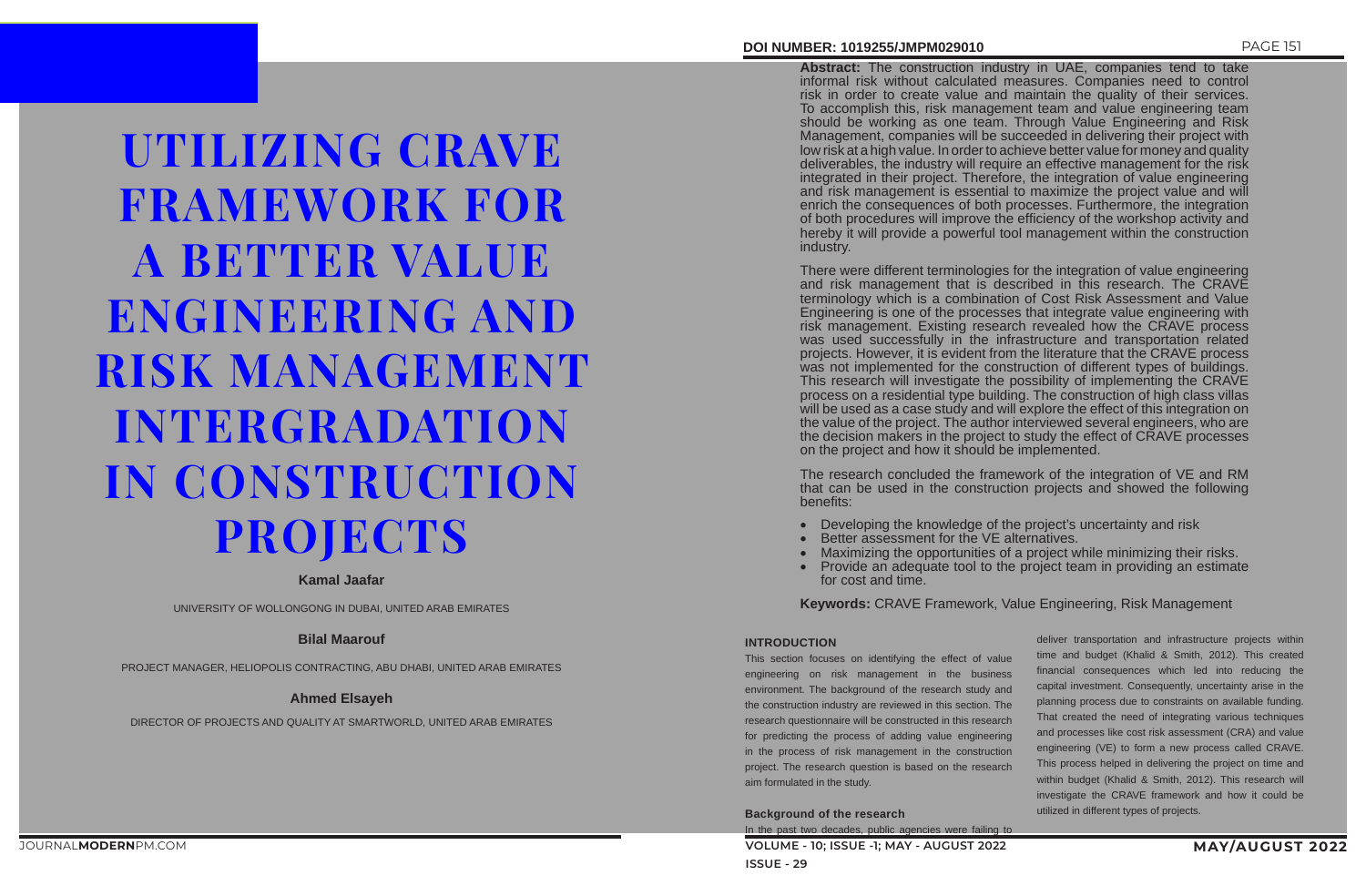# UTILIZING CRAVE FRAMEWORK FOR A BETTER VALUE ENGINEERING AND RISK MANAGEMENT INTERGRADATION IN CONSTRUCTION PROJECTS

The study in this research project is based on detailed analysis of the value engineering for identifying and managing the risk associated with the industrial projects. The research assesses the application of value engineering as a risk management tool for the business environment. Value engineering and risk management are widely used in the construction industry (Abd Karim et al., 2007). The construction industry analyses the function of each activity and resources required to conduct each activity and the associated risk is identified. Value engineering for construction plays a significant role in risk identification in business activities.

Value engineering is a systematic method that can be utilised to create various feasible alternative solutions to a business environment (Khatib, 2015). Abd Karim et al. (2007) suggested that value engineering assists the engineers to recognise the optimum method of meeting a business need. P. Tang and Bittner (2014) reported significant cost saving by various domains including construction management, infrastructure engineering, manufacturing engineering when value engineering is implemented. This research study will identify the phases of value engineering that deals with the risk associated within a construction project. Value engineering process maintains the sustainability of the construction project by increasing the value of goods and services, reducing the cost of the construction project and deliver the project on time.

This research study identifies the phases of value engineering process. These phases include information and analysis phase, functional analysis, speculation phase, evaluation phase, development phase, and presentation phase (Rao & Ranade, 2014).

#### **Construction industry**

The construction industry in the UAE mainly deals with the construction of the residential or commercial building in the real estate, construction of the road, bridges and repairing of the existing construction. It is well known that the construction industry is one of the booming industries in the present business environment and requires producing quality goods and services to the customer. The construction industry requires the value creation in the construction development and it requires proper planning of value engineering for designing the phases of development.

Watfa and Sawalha (2021) stated that the value engineering in the construction industry had been developed far

away from its initial objective which was searching for alternatives to the shortages of materials. VE is used at the planning stages by enhancing the value and augmenting the life cycle of a project. Therefore, VE is comprehended to expand client satisfaction and value to the business. The predictability of the cost of construction the project has increased at large extent in last few years with the application of value engineering.

The construction industry has maintained the upward trend in term of assessing the predictability of cost. The predictability of cost is assessed in every phase of the development of the project with the implementation of various phases of value engineering including information and analysis phase, functional analysis, speculation phase, evaluation phase, development phase, presentation phase and risk response action.

#### **Rationale of the study**

Evaluate the application of value engineering process within the construction industry

Utilizing the CRAVE framework in construction projects within the UAE.

Establish a relationship between the value engineering process and risk management for a construction project

Formulate recommendation on the application of

A value is added to a project by using the Value Engineering process which includes the assessment and analysis of the resources and output of each activity of the construction project. O. Tang and Musa (2011) mentioned that the introduction of Value Engineering process in the construction project enhances the sustainability and customer satisfaction on the goods and services of the project. Hence, it is an important factor in analysing the performance of the construction project and assessing the risk associated with the construction project.

• How is the value engineering process applied on a construction project?

• How can value engineering be integrated in the processes of risk management?

• What are the issues faced by the construction industry to mitigate the risk by value engineering mechanism?

The application of Value Engineering on the construction project helps to predict the cost associated with each activity of the project to reduce the cost of the entire project. In the present economic climate prediction of the feasibility of value engineering process over a construction project is an important factor to eliminate waste and for a more sustainable business completeness.

The application of Value Engineering on a construction project has shown to improve the business performance by adding the values in every phase of the development. McShane et al. (2011) stated that the value added by the business organisation not only in terms of quality but also in terms of less environmental impact, reduced energy consumption, reduction of the overall cost of the project. The value engineering mechanism minimises the risk by adding values to the production process of the business. Tohidi (2011) argued that the value addition to the construction project enhances the customer satisfaction on the goods and services delivered by the business organisation and eliminate the business risk within the construction industry.

Furthermore, this research will identify alternative risk associated with the business including the financial risk, business risk, project risk and technological risk associated with the project and the steps followed in the value engineering process for mitigating the risk assessment of the business.

#### **Research Problem**

The value engineering mechanism application determines the performance of the construction project from a financial point of view. Hence, it is important to evaluate the factors considered in the value engineering mechanism for developing the construction project under investigation. On the contrary, the process, which is implemented by the value engineering mechanism for reducing the cost of the activities of the business, needs to be assessed. The phases of the value engineering process for maintaining the sustainability of the construction project is also required careful prediction of the decision maker for managing the risk associated with the construction project. Therefore, the detailed analysis of the applicability of value engineering process for creating an efficient construction project is required to be evaluated in this research. Furthermore, frameworks like CRAVE framework is tested on infrastructure and transportation projects. Hence, this process of integration will be investigated on other type of projects like commercial building projects.

#### **Research aim**

This research project focuses on predicting the risk associated with the construction business and application of value engineering for the management of the risk within the business. The research determines the mechanism of value engineering to increase the value of product and services offered by the construction industry in terms of cost and time. Hence, the aim of this research study is to identify the relationship between value engineering process and the performance of a construction project and to optimise this relationship.

#### **Research objectives**

The following objectives were set for this research:

value engineering application on the risk management

# **Research questions**

The research question is formulated based on the abovementioned research objectives of the study, which are as follows-

• Is there any relationship between the value engineering process and risk mitigation of a construction project?

# **LITERATURE REVIEW**

### *Introduction*

This section presents a literature review study for the research topic of this paper. A detailed investigation is performed to gather information on the previous research frameworks of risk and value management and how the integration of these two tools can be implemented on an industrial construction project. This literature review will help in understanding the value engineering concepts and the risk management analysis that can be used for this research. Additionally, this information will be used to evaluate the impacts of value engineering and the advantage of using value engineering in construction project.

Each of the two disciplines will have its own framework and will be discussed in this section. Furthermore, the framework of the integration between these two disciplines will be discussed. The aim of the literature review is to identify all existing theoretical models and framework that are related to value engineering and risk management and their implementation on construction projects. The target is to test the theories and the framework on an industrial project and quantify the benefits. These theories, as well as the models, will improve the development of the idea about the research that is to be performed in order to form a relationship among the value engineering and risk management of a construction project.

# **Risk Management**

# *Risk Definition*

There are several definitions of risk. The Association of Project Management stated that risk is any outcome on the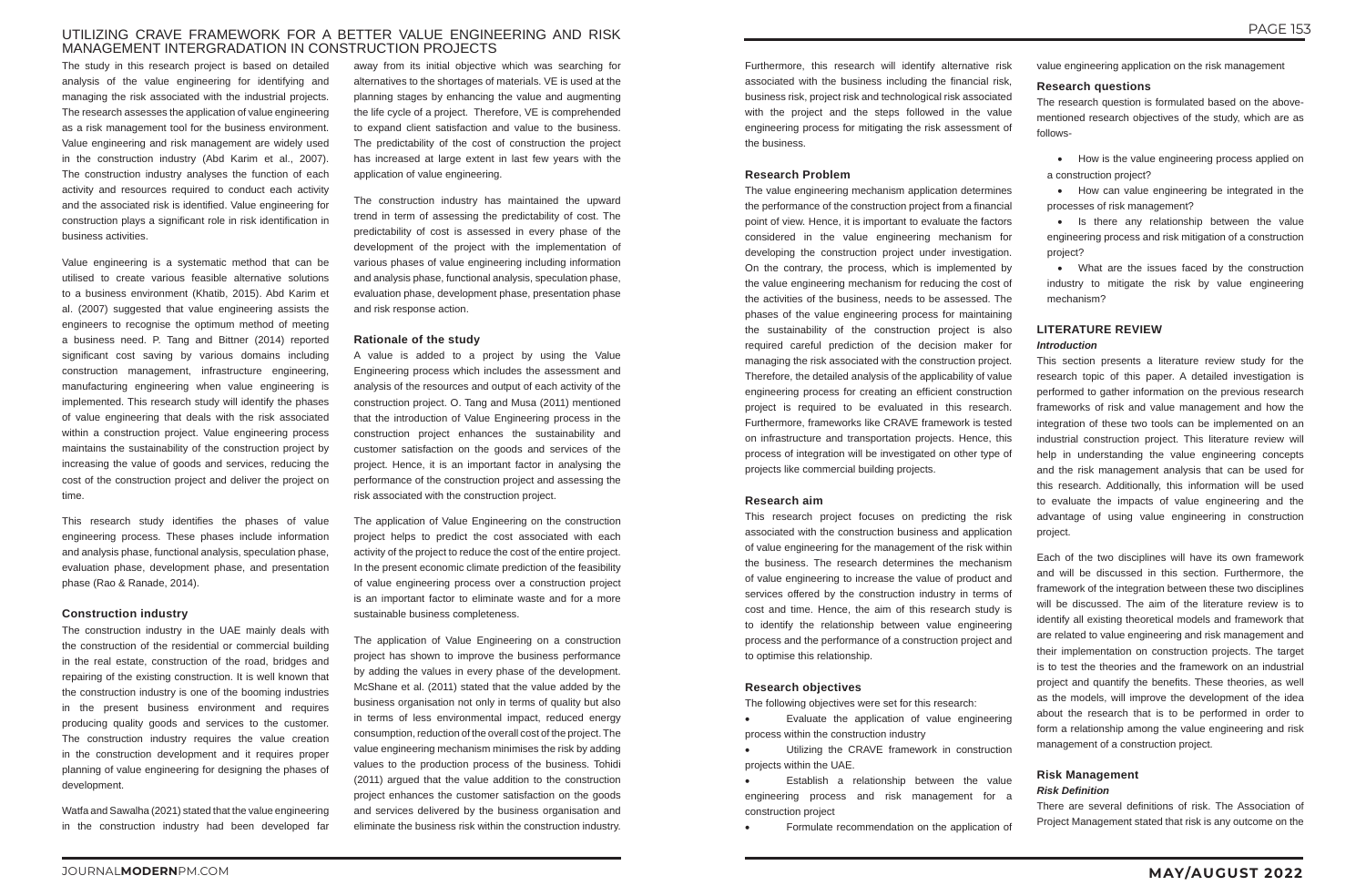# UTILIZING CRAVE FRAMEWORK FOR A BETTER VALUE ENGINEERING AND RISK MANAGEMENT INTERGRADATION IN CONSTRUCTION PROJECTS

progress of the project's goals due to an uncertain incident thatcan help in providing an increasing information based on could take place and affect the planned outcome and targetquantitative data. Nieto-Morote and Ruz-Vila (2011) also or risk people lives and wellbeing. Thus, risk and uncertaintyargued that there is a continuous process of risk management are two wide perceptions used in the literature that is coveredmainly the risk identifications, all contractual parties are in the risk management field. There is a limitless amount ofcontinuously adopting the several learning approaches as all risks that a project can experience in both the planning andthese past projects are placing the real-life scenarios such the execution stages. Every project manager deals with risksthat it can help over gathering experience that is placing all on a daily basis, continuously and throughout the life cycleparties in a good state.

of the project there will be some degree of certainty (Siraj & Fayek, 2019).

Risk Management is the most important area of discussion among professionals working in the field of construction.• Increasingly, professionals are engaged in risk management even before the project contract is signed off. It is difficult to

**Risk Identification Risk Assessment / Analysis Risk Response** 

The literature showed that within the last four decades, there are many risk management research and adaptation within the construction industry (Zavadskas et al., 2010). Construction projects are exposed to several risks that is caused due to<mark>l</mark> niques the involvement of many contracting parties namely the designers, contractors, and owners. Winch (2009) stated that all contractors have traditionally used the high markups in order to cover all risks but this traditional method is no longer| Analysis techniques an effective approach as all margins has become smaller. Diagramming tech-

risk management are solely focusing on the quantitative<sub>Fig.</sub> 1, illustrates that risk in the construction can be divided analysis as these techniques allow the lessons learned,<sub>into</sub> three main groups (Zavadskas et al., 2010); namely: remedial measures, problems and risks from previous other $_{\sf External}$  Project and Internal risks. projects are to be reused or captured while developing new

projects. Abdelgawad and Fayek (2010) also indicated that*External Risks* are beyond the governance of the project the successful instalment of risk management in the projectsmanagement team and include political, economic, social,

#### *Concepts of Risk Management in Construction Projects* main stages:

imagine project management without formal or informal risk **Risk Identification**

management plan. According to Kuo and Lu (2013), it canRisk Identification can be performed by different technique be stated that before identifying and discussing the termand†that†there are no specific guidelines to follow or utilize, and management, it is important to identify the existence of risksall of these techniques depend mainly on experience (Hiley & within the managerial skills of the construction project. TarounPaliokostas, 2001). According to PMI (2013), identifying risk is (2014) explained that proper management of all assets area process of identifying the threats that might affect the project very much prone to several damage issues and are havingand then register them along with their appearances and huge risk factors in order to form a proper management of thefeatures. According to various literature, the risk identification construction business project. Taylan et al. (2014) also opinedprocess can be placed together as shown in Table 1 (Ovidiu that there are mainly two types of assets namely the primaryet al 2011, PMI 2013) (Rory, 1996).

Walker (2015) stated that the systems that are used for the

assets (for example: information, activities, and processes) as well as supporting assets (for example: networks, personnel equipment, software, organizational support, and premises). These are the two main assets of a construction project that are related to a potential damage from activities of a high risk. The main risks of all these assets are that they are very much prone to damages. Information gathering techniques

### *Processes of Risk Management*

According to Curran (2006), risk can be divided into three

TABLE 1- RISK IDENTIFICATION TECHNIQUES

Workshops **Brainstorming** Interviews Benchmarking Expert Judgement SWOT Analysis Delphi technique

**Templates** 

Cause and effect diagrams System or process flow charts

Study project documentation (plan,

files etc.)

Study specialist literature Checklists analysis Root cause analysis

weather, etc.

*Project Risks* concentrates on the triple constraints of the project that is time, cost and quality

*Internal Risks* which are related to the resources, project members, the construction site or the contradiction in the documents and information available.



**FIG. 1-** RISK IDENTIFICATION GROUPS (Zavadskas et al., 2010)

#### *Risk Assessment / Analysis*

The second stage in the risk management process is the risk assessment. In this stage, the gathered information about the possible risk will be analysed and assessed. It is used to quantify the degree of the risks identified. Heinz (2010) stated that risk assessment includes the observance of the threat cause, the outcome, and the probability in order to evaluate the imminent risk without setting up controls. Furthermore, it includes the identification of the controls, an evaluation of their leverage and the subsequent level of risk along with setting up controls in place. Dallas (2008) supported this by stating that risk assessment is done in two stages qualitative assessment and quantitative assessment. The qualitative assessment is when risk is registered on an illustrative scale of high to low level, while in quantitative assessment, the risk is identified by its probability and impact based on the numeric evaluation. Curran (2006) however, stated that huge resources are wasted in this particular stage.

#### *Risk Response*

After identifying the possible risk that can occur in a project, this follows by evaluating the outcomes of such risks. This should prompt a plan to the managerial staff to create a response to the evaluated risks. Isaac (1995) categorized five different types of response: accept, transfer, mitigate, avoid and contingency. He also concluded that choosing the timing of the response is more important than choosing the type of response.

#### *Risk Management Frameworks*

Growing concept of project risk management has facilitated

a number of new software for risk analysis and risk management frameworks. A traditional risk management framework inside a work environment facilitates identification of risks and their types, their degree of impact and formulation of a proper risk mitigating strategy (Siraj & Fayek, 2019). The construction industry is regarded as a high-risk industry; numbers of the risk management frameworks have been developed. A particular framework adopted by Kerzner (2013) showed that techniques of risk analysis and decision analysis via multi-attribute value theory are most important for mitigating risks. Mootanah (1998) stated that while developing a framework of risk, it is most important to build up techniques for perceiving the risk, which implicates a greater requirement for knowledge in risk perception. Knowledge of stakeholders in risk perception is also important, which means if stakeholders have no great knowledge of the undergoing projects, it can lead towards unidentified threats in the construction. However, that might not be physical every time but the risk in managing and allocating the resources is also creating a hindrance for the project. K. L. Smith (2012) mentioned that risk management is costly and time consuming specially on a small project with a small overhead margin. Cretu et al. (2011) stated that formal risk management techniques are not used by engineers and their managers in the construction field. Therefore, risk management framework must be improved and modified by integrating with other management disciplines like value management and create a model that focus on cost modelling and value engineering. Therefore, risk management and value engineering are integrated process for which both approaches in the management of value are becoming important (Berawi, 2010).

# **Value Engineering Background**

Value engineering was introduced by Lawrence Miles from General Electric in the 1940's and it was a response to the shortage of skilled labour, raw materials, and component parts that they faced during the second world war (Taher, 2010). There are two terminologies which are sometimes used to refer to the same application; value engineering (VE) and value analysis (VA). Value analysis is a technique applied to improve existing process, service or project with the main objective is a cost reduction. However, it may be used as a tool to improve performance or quality. While VE is an organized process that has been effectively used by a wide range of companies and establishments to achieve continuous goals (Al-Yousefi, 2008). It is a technique applied to identify optimum value solutions during new product development, process or projects activities.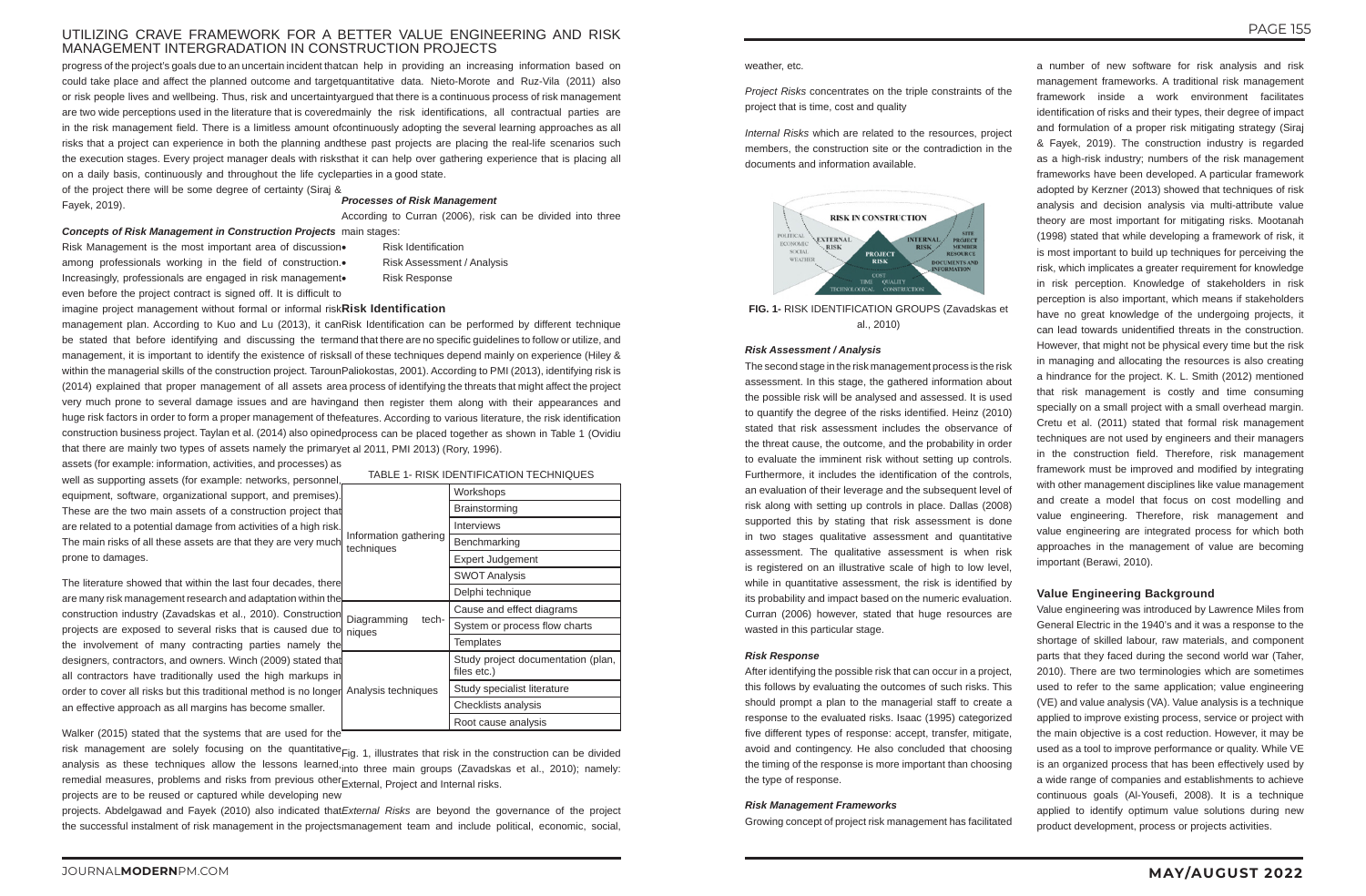# UTILIZING CRAVE FRAMEWORK FOR A BETTER VALUE ENGINEERING AND RISK MANAGEMENT INTERGRADATION IN CONSTRUCTION PROJECTS

Berawi (2010) described value engineering as a process that has been developed to give the best value for projects, products, services, or processes. It Essentially focuses on the concept of functions of a product or service and follows the thought based on the functions, that is what something does rather than what it is. Hence, instead of looking at the problem that is presented which may be an existing building or product, the problem is being defined in term of functions. For instance, if one is considering the main function of a multimedia projector, then the answer is that it projects an image, but the projector actually does some other secondary functions, so, for example, the fan inside the project is used to rejects heat from the projector. That secondary function is something not required by the customer, the customer wants to project an image. Therefore, the secondary functions are supporting how the basic function is being delivered. Hence, finding ways that eliminate or minimizes those supporting functions to deliver the basic function could achieve greater opportunity. Value engineering is sometimes interchanged with the terminology of Value Management or Value Analysis (Ranesh et al., 2012). However, some researchers argue that and considered that value engineering is a part of the Value Management. The value can be expressed as a ratio between the function and cost as shown in the following formula (Leviäkangas & Hietajärvi, 2010):

This formula is a transfer function ratio of the output over the input. The "Value" relate to benefits, which could include quality, reliability, and appeal to an input of resources such as cost, time, and energy. Therefore, the increase of the "Value" can be achieved by either increasing the output or reduce the input. A competitive advantage of a project, product or a service can be achieved by a better value and better quality at lower cost.

**Allocation of the costs** for all alternative solutions of the construction project

**Development of alternatives** having alternatives with the highest success likelihood in a construction project

# **Concept of Value Engineering in Construction Projects**

Kerzner (2013), opined that the basic methodology for the usage of value engineering is done in order to solve problems that are related to the identification, solving as well as the elimination of the problems related to unwanted costs while they were improving the quality and function. Sears et al. (2015) also stated that the main aim of value engineering is to increase the value of the products as well as satisfying the performance requirements of the products at a low possible price. Walker (2015) also argued that within the construction project it involves the considering of the materials, transportation issues, construction methods, profits, costs and so on.

Value engineering should be started at the inception of the project where there is a need to gain large benefits (Fellows & Liu, 2012). Here the contractor has some input in order to make a significant contribution to the changes required of the contract and is not affecting the completion dates, timescales and also, no incarnation of the additional costs that can easily outweigh savings over offer (Hwang & Ng, 2013).

Hwang et al. (2014) stated there are several procedures that are involved in the value engineering processes of a construction project. They are:

• **Identification of main elements** of the services as well as products of the construction projects

• **Analysis of the functions** of all these elements of construction project

• **Development of all alternative solutions** helps over delivering all functions of the construction project

• **Assessment of all alternative solutions** of a construction project

Most reviewed literature indicate that Value Engineering is usually adopted by organisations and teams to improve quality, increase reliability and availability of product or process, and therefore increase customer satisfaction. It is highlighted that value engineering would improve the performance of an organisation by using resources more effectively and efficiently, identifying problems, and recommend calculated and measured solutions. The VE method integrates cost, schedule, and scope and can be used to predict the planning and the outcome of future activities. However, there are some weaknesses which should be noted. Firstly, successful VE results are very much dependent on the quality of information brought to the VE team for evaluation. Secondly, VE is a product oriented, and time is not function of the VE parameters, hence it improves the product or process rather than shorten the process time. There are many misunderstandings and biases against VE that have been built up over time due to misuse of the methodology. This have resulted in the perception that VE as mainly a cost saving exercise and hence reduce the quality of the product or process.

# **Process of Value Engineering in Construction Projects**

In the previous section, it was noted that with effective use

of value engineering, the function of a product or service can be improved. It should also be mentioned that there must not be any compromise with the service quality or its reliability by using VE (Zetha et al., 2009). The VE process needs professional from various sectors with expertise related to the concerned projects, and are able to work as a team. Value engineering relies on functional team building principles and therefore there should be more focus on listening, observing and creating solutions along with efficient decision-making ideas (Alaqad et al., 2015). The various steps that are included in the Value engineering process include selection, investigation, specialisation followed by evaluation, development, presentation, implementation, and audit (Dallas, 2008). Other researchers summarised the principle of VE by six phases (Information, creativity, evaluation, planning, reporting, and implementation).

### **Selection**

This holds the responsibility of selecting the project for value engineering analysis; it is usually controlled by the team. There are some requirements to conduct a study, there are some criteria that are used to select projects, but it is not limited to high cost and high priority projects, it is important but there are a lower priority of projects and fails to meet the transformation agency's budgetary cutoff. The sustainability exceeds the initial cost and its estimation. There must not be involvement of multiple stakeholders in the project, but there must be sensitive solution workshop, risk-based cost, and scheduled estimation (Dallas, 2008).

#### **Investigation**

At the investigation phase the study team determines what is important from the gathered information at the selection phase. It must include the phase of availability of information and how the problems can be solved. The investigation phase determines the availability of the concepts, in terms of VE such as function, cost, and worth. The information that is required to initialize the phase should be readily available. The length of the project can be identified and determined. The VE team must investigate the further information and it is necessary to complete the investigation phase. The functions of the projects and its elements need to be analysed in the next stage of production. The function that denotes the specific accomplishment needs to be achieved by the elements or combination of the elements (Dallas, 2008). Selection and Investigation phase (Information Phase) brings all team members to a common, basic level of understanding of the project. It identifies the specifics and the operational side of subject (Al-Yousefi, 2008).

# **Creative**

Creative refers to the phase that is followed by the investigation and the benefits of the VE techniques are manifested in this process. The techniques are delivered in this to the projects are designed in that systematic way. The VE study group utilizes to conceptualize and to create a huge rundown of potential answers for the issue that is portrayed by the two-word capacity, which prepare the group to enter the following stage (Dallas, 2008). The outcome of this phase provides a wide choice of ideas with a variety of possible alternatives to perform the functions (Al-Yousefi, 2008).

# **Evaluation**

In the evaluation phase, the benefits and challenges of the alternatives are listed. The advantages and the disadvantages of the process are explained in general terms. The terms help in the conceptualization of the alternatives and highlight the best alternative for the project. To conduct the analysis, the VE objectives are satisfied and a blend of performance is measured (Dallas, 2008).

# **Development**

When the team selects the best alternatives that are fully developed through the cost estimation, the test data validation and other technical areas of the assumption in between the development of the process. The study team designs and formulate an implementation that describes the process of the agency that must be followed for implementation of any recommendation (Dallas, 2008).

# **Presentation**

The final product of the study is the formal VE report and the presentation of that is recommended by the VE team members (Nieto-Morote & Ruz-Vila, 2011). The VE report serves a step by step implementation of the project and the work that is accomplished in between the team's recommendation. The teams' deliberation is tracked along with the consideration; it aids in implementing the recommendations. It serves as a tool for the future project development. The final phase of the VE includes the determination of the actual amount of saving that is generated by the VE analysis, based on that several implementations are being made. The outcomes of the recommendation are achieved through focusing on the VE analysis record (Dallas, 2008).

# **Value Management Frameworks**

After the evolution of the project management in the American manufacturing industry, there have been serious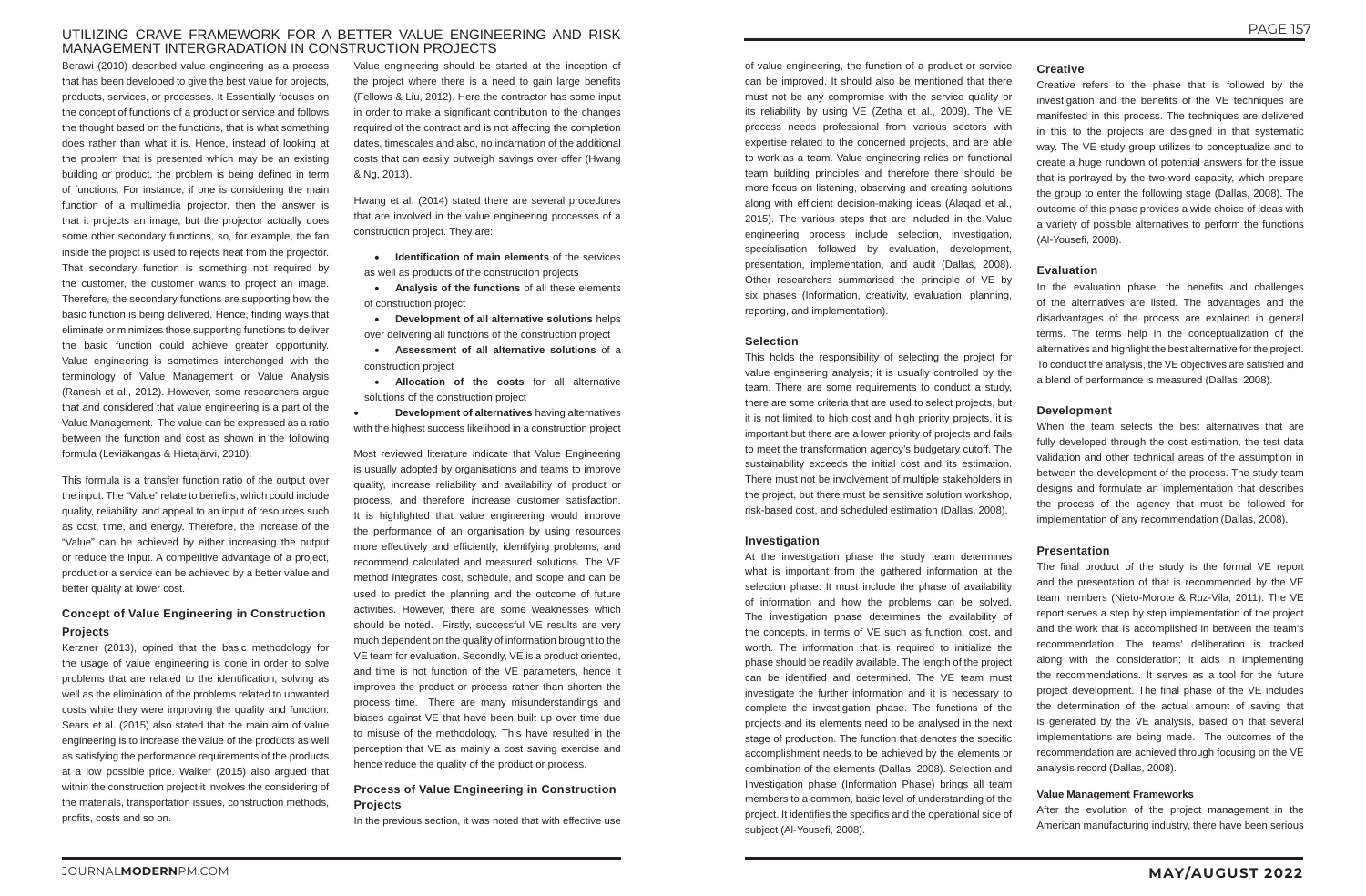# UTILIZING CRAVE FRAMEWORK FOR A BETTER VALUE ENGINEERING AND RISK MANAGEMENT INTERGRADATION IN CONSTRUCTION PROJECTS

developments in the field. The society of American Value Engineers has been established in 1959. AVE body has standardised the value management framework to include value analysis and value engineering whereby the VE can be recognized as techniques and systems set in a procedural way, where those VE functions can meet with performance and justify the overall required cost. Under value management frameworks, the notion of value methodology is assessed through the integration of a multi-disciplinary team, who is responsible for making up a job plan with a prerequisite of function analysis (Abd Karim et al., 2007). As illustrated in Fig. 2, it is concluded that there are three techniques in conducting the value

management process. The framework intends to identify potentials and competence in a broader range of skills. In the construction industry, value management is important because the experts are seeking for most value against the expenditure. However, development of SMART value management framework during the 90s emerged as an important one because of its ability in managing multiple numbers of stakeholders' interest (Hamid et al., 2011). The global value management framework was composed of two particular elements job planning technique and life cycle costing. This job planning is scientifically approved as well facilitating style and devices of value management make this approach a hard and pragmatist one.



Construction industry faces huge challenges and they need to manage their risk better and identify the value at an early stage of their projects (Dikun & Rahman, 2010). Best industry outcomes in terms of value optimisation cannot be delivered unless there is a joint effort by the industry. Until now individual firms have been working on their own on what become a box ticking exercise and more often all have been dealing with and catering for the same risks, without working together to identify value opportunity (Kirk, 1995). This is not a good use of time or an efficient way to work. Curran (2006) suggested that firms are looking

towards a collaborative industry work environment where all can sit together looking at a project and identify what are the threats and opportunities. Then appropriate responses can be initiated and identify whether a value can be created. This will lead to a greater transparency and result in a more effective industry where all players are working together in the interest of what is best for the construction industry. To help achieve this vision, there is a need to create an industry-wide collaborative approach to risk and value management. Fig. 3 illustrates a generic model for the integration of value and risk management.

**FIG. 2** TECHNIQUES IN CONDUCTING VALUE MANAGEMENT (Abd Karim et al., 2007)

Value engineering proved its effectiveness in increasing project value, but on the other hand, it is still developing stage and hence it has some shortcoming and weaknesses. Out of these weaknesses is the difficulty to choose the team members with suitable skills. Beside that the unavailability of a standard definition of value engineering makes it difficult to widespread its application (Green, 1999). Also, some literature stated that this methodology can also be considered as time-consuming and can come at high cost.

#### **Integration of Value and Risk Management**

The risk is always there, but that should not prevent the company from making calculated moves (Dallas, 2008). A new approach to thinking about risk new ways to communicate risk is required. Some Executive

Management teams are obsessed today about operational data not really directly associated with the achievements of the desired business outcomes. They lost sight of the true goal and this disconnect means wasted effort with little value perpetuating the idea that risk management is a wastage of time (Curran, 2006). Putting risk management in a business context is the foundation of risk-adjusted of value management (Sondergaard, 2011). This research is designed to address the broad disconnect between strategy setting and strategy execution. In a similar way of using the key performance indicators to help the manager succeed, it is required to have a measurable key risk indicator to help managing the risk. Companies that integrate value engineering with risk management could outperform their competitors.

| <b>Project Stage</b>    | <b>Value Study Type</b>                                                                                                      | <b>Issues addressed</b>                                                  | <b>Outputs</b>                                                                                                                              | <b>Risk Study Type</b>                                       |  |  |  |  |
|-------------------------|------------------------------------------------------------------------------------------------------------------------------|--------------------------------------------------------------------------|---------------------------------------------------------------------------------------------------------------------------------------------|--------------------------------------------------------------|--|--|--|--|
| Inception               | VM <sub>0</sub><br><b>Need Verification</b>                                                                                  | <b>Strategic Fit</b><br>Need for project                                 | Recommendation to<br>sponsors                                                                                                               |                                                              |  |  |  |  |
| Strategy &              | VM1<br><b>Project Definition</b>                                                                                             | Linking design<br>consideration to project<br>objectives                 | Value & Risk Profiles<br>Project Brief<br><b>Risk Allocation</b><br>Management Plan                                                         | RM1<br><b>Initial Project</b><br><b>Reviews</b>              |  |  |  |  |
| <b>Feasibility</b>      | VM2<br><b>Brief Development</b>                                                                                              | Selecting options<br><b>Procurement Strategy</b><br>Project organization | <b>Brief</b><br><b>Risk Register</b><br>Management Plan                                                                                     | RM <sub>2</sub><br>Project Risk<br><b>Reviews</b>            |  |  |  |  |
| <b>Pre-Construction</b> | VM <sub>3</sub><br>Value Engineering                                                                                         | Optimising cost, time<br>and quality                                     | Inform design<br>development and tender<br>documentation<br>Risk Register and<br>Management Plan                                            | RM <sub>3</sub><br><b>Detailed Project</b><br><b>Reviews</b> |  |  |  |  |
| <b>Build</b>            | VM4<br>Design Cost Review                                                                                                    | Review cost<br>effectiveness<br>Optimise components                      | Refine detailed design<br>and construction<br><b>Construction Risk</b><br>Management Plan                                                   | RM4<br><b>Construction Risk</b><br>Management                |  |  |  |  |
| <b>Use</b>              | VM <sub>5</sub><br><b>Project Review</b>                                                                                     | Project review                                                           | Lessons learned for<br>RM <sub>5</sub><br>future projects<br><b>Operation Risk</b><br>Identifying future project<br><b>Reviews</b><br>needs |                                                              |  |  |  |  |
|                         | Arrows indicates potential re-iterations which may be necessary if circumstances require strategic<br>changes to the project |                                                                          |                                                                                                                                             |                                                              |  |  |  |  |

FIG. 3. INTEGRATION OF VALUE AND RISK MANAGEMENT GENERIC MODEL (Dallas, 2008)

#### **Terminologies of the Integration of Value**

#### **Engineering and Risk Management**

*a) Cost Risk Assessment and Value Engineering (CRAVE)*

The word CRAVE came from the combination of the initials of cost risk assessment (CRA) and Value Engineering (VA). It is a process of combining two different techniques, the cost risk assessment and value engineering. It is an integrated process that helps in evaluating the alternatives and the recommended delivery methods in order to deliver project in time and within budget (Berends & Long, 2007).

K. Smith et al. (2011) stated that all project managers seek CRAVE for the proper combination of the costs of the risk assessments with the help of the proven tools as well as the processes of the value engineering. The Cost Risk Assessment and Value Engineering (CRAVE) can be developed over a proper explanation of an example that can help to properly understanding of these factors.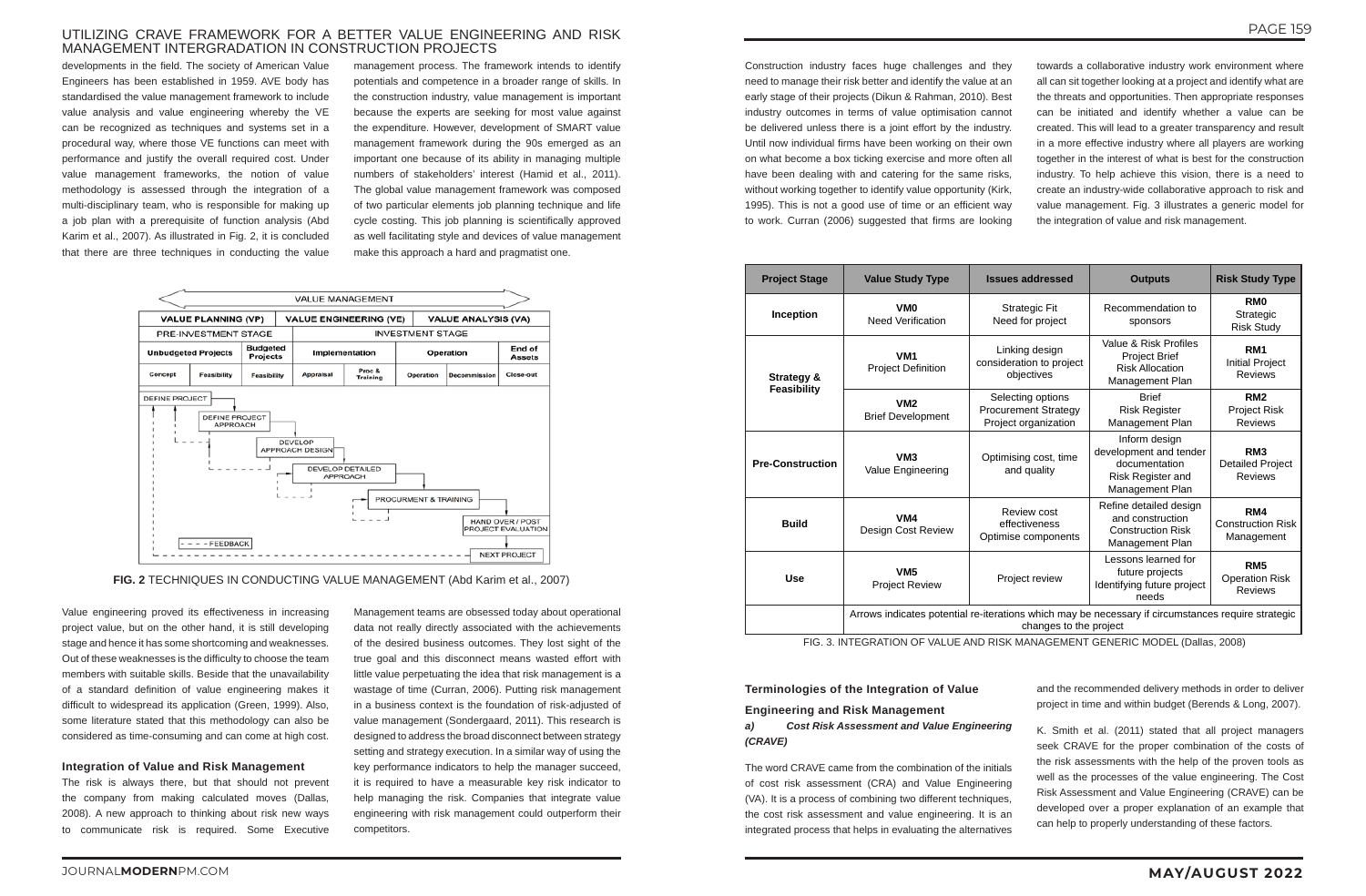# UTILIZING CRAVE FRAMEWORK FOR A BETTER VALUE ENGINEERING AND RISK MANAGEMENT INTERGRADATION IN CONSTRUCTION PROJECTS

Washington State Department of Transportation WSDOT claims that they are committed to a constant evaluation of the costs that would help the better management of the projects as well as properly respond to the public concerns and scepticism that can provide the actual costs and project estimations. According to Abdelgawad and Fayek (2010), also stated that WSDOT is also tackling the issues since 2002 when the Cost Estimate Validation Process or CEVP at the groundbreaking efforts that help over the quantification and identification of all potential risks that is creating an impact on the schedule and budget of the project. Zavadskas et al. (2010) stated that the CEVP is a workshop where a team of top risk managers and engineers from the national and local public agencies or private firms examine the transportation projects and also review their details with WSDOT engineers.

On the contrary, Winch (2009) stated that Cost Risk Assessment or CRA is a common term used in order to describe the broad program of the risk-based assessment that is conducted with the WSDOT and is also stated as the workshop process that is similar to that of the Cost Estimate Validation Process (CEVP).The primary goal of the risk management process is to vendor the performance among the companies. Effective risk management helps in cost saving as it deals with precautions without any financial cost in between the process. It also ensures that time is saved in any project. K. Smith et al. (2011) explains how the How CRAVE process works. A summary of his steps is shown in Fig. 4.

The process consists of the following four steps: *Step 1: Baseline Risk Assessment. Firstly, the baseline* cost along with the schedule should be first reviewed. The risks with respect to the baseline are then identified. After the risks being identified, they should be assessed and quantified in terms of project's cost and schedule.

*Step 2: Value Engineering & Risk Response.* In this step the value engineering recommendations is developed in order to mitigate or avoid high risk elements. Also, the value recommendations that add value to the project either by modifying project scope and/or schedule is developed in this stage.

*Step 3: Risk Analysis on Response Strategies.* In this step the risk related to the response of the strategies is being identified. Also, the threats and the opportunities are then identified in terms of project's cost and schedule.

*Step 4: Tracking, Monitoring, and Control.* Finally, the risk owners are identified and the risk management plan will

be updated continuously. Also, the cost and the schedule are updated at key milestones.



ENGINEERING (K. SMITH ET AL., 2011)

#### *a) Value Based Risk Management (VBRM)*

Most of the traditional risk management approaches suffer an inevitable imbalance within various phases of the risk management process (Curran, 2006). It has been observed in various studies that the first two phases of risk management, which are identification, as well as analysing the issues are favoured by a greater proportionate of risk managers and engineers. On the other hand, the last two phases of the risk management, which are mitigating and controlling the problems suffers from a lack of resources. In order to correct this particular imbalance within the traditional risk management the benchmarking along with grading scope are initiated, which is most effective for producing higher quality results within a short time period as well as resources. This modified risk management approach is considered as value-based risk management approach in the contemporary practices (Curran, 2006).

According to Walker (2015), the value based risk management is gaining a serious amount of popularity within the various organizations in the contemporary market. However, on the contrary, Abdelgawad and Fayek (2010) argued that the risk management consists of some critical annoying issues. The issues are mainly focusing on the first two phases of the risk management, which is quite inappropriate for the proper outcome. In addition, it has been also revealed that the value-based risk management includes some significant amount of disparities within the actual outcomes as well as predictions. In addition to that, various studies on the value risk management disclosed

that the major dilemma in this particular approach it has less understanding and support within senior management.

As stated by Nieto-Morote and Ruz-Vila (2011), the effectiveness of the last two phases of the value-based risk management approach can be greatly disrupted due to the overemphasis on the first two phases of the risk management approach. On the other hand, the most important benefit of the value-based risk management is the impressive reduction of the human as well as financial resources in the first two phases, which is proved most effective for the last two phases of the value-based risk management approach. The value-based risk assessment most imperatively provides the assurance of the better quality of the analysis result in several important areas such as risk-opportunity rankings and contingency.

Apart from the above positive points, Curran (2006) identified some crucial attributes of this particular risk management approach. These advantages are a proper examination as well as optimization of the mitigation phase in the risk management. Moreover, it is quite remarkable in terms of enhancing the risk management skills of the overall team. In addition to that, the frequent analysis in a regular fashion is another crucial aspect of the value-based risk management approach which is essential for ensuring the control of the persistent risks and opportunities.

### **Benefits of Integration Risk Management and**

### **Value Management**

The integration of risk and value management in construction project makes the projects flexible and dynamic by allowing a space for changes during the design phase (Mootanah, 1998). Therefore, the stakeholders associated with the entire projects can gain enough amount of value against the spent money as well as the amount of risk. Economically, the approach is viable because an industry can go for higher profit margin by increasing the reputation as a low-cost provider in the market (K. Smith et al., 2011). Therefore, it has to do something with the intangible ideas about the company such as reputation, corporate identity, and brand name. However, the integration is important for both the client and service providers because all information will be available to the client for assessing the risks and identifying any potential risks. As procurement procedures are continuously evolving in the construction industry, clients are thereby exposed to greater risk areas. However, the problem is that not all contractors have an adequate level of expertise and knowledge in managing risks, which means the process outcome might be negative and resource scarcity would be inevitable. Therefore, after

the adoption of an integrated value management system, the contractors can identify potential risks their likely impact on the project in terms of cost and time. A concept is an important tool for the contractors for increasing the awareness and critically evaluating the factors of cost performance and their impact. However, other than identifying the risks, the contractors are able to take adequate measures so that risk are having less impact on the project performance. The integration in the framework asks for developing a trust-based framework that means there is adequate availability of information among the stakeholder over important decision-making processes. The conflicts and distrusts could be avoided, which can add more value to the project as well time and cost could be saved. As client's' consent is inevitable during a design change, the adequate measures on cost estimation are necessary to obtain and an integrative approach would help in affirming the client prior to any conflict and overall success of the project can be assured.

# **Summary**

The literature has shown that Value Engineering is an important methodology to use and apply for both quick fixes or as an integrated part of organisations desire to encourage innovation and improve overall quality. Value Engineering is one part of the general total quality tools that can improve process and ensure a high-quality outcome. It enables the management of the team's thinking so that the best use of the knowledge and experience they have can generate new ideas to perform functions and propose alternatives (Al-Yousefi, 2008).

The literature review has identified some insight into the adoption of both risk management and value engineering within the construction industry. Details of how organization can benefit from their integration were presented in this section. Some executive managers around the world still considers risk management as a waste of funding as it allocates very high resources from cost and time perspective, Although, risk management got several advantages from controlling the risk and trying to eliminate uncertainties in the projects, however, in terms of cost wise it is not efficient for all projects. Therefore, the overhead margins increase substantially allowing them to lose their bid for projects. Moreover, companies find it expensive to implement this kind of management tools.

It was described how Value Engineering can help in the deficiencies of the risk management analysis. Companies can use techniques like value engineering to cut down the costs and reduce the allocated resources and integrate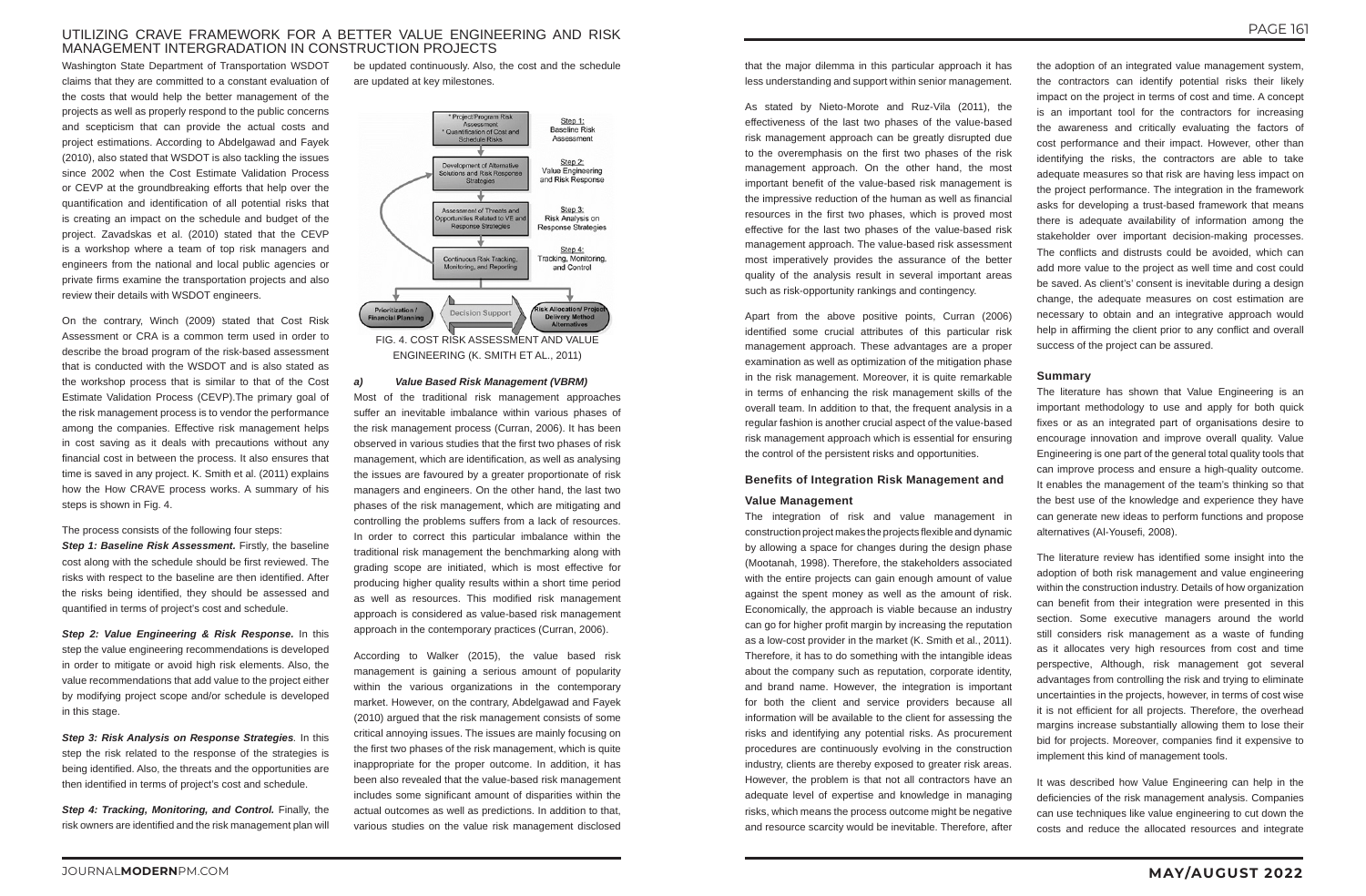# UTILIZING CRAVE FRAMEWORK FOR A BETTER VALUE ENGINEERING AND RISK MANAGEMENT INTERGRADATION IN CONSTRUCTION PROJECTS

those techniques into the risk management to gain the advantages of both types of management tools.

The literature review showed that the framework of integration of value engineering and risk management already exists. However, the framework was applied on transportation-related projects only. In this research the framework is applied for commercial and residential projects type. In this research the CRAVE framework will be investigated further to determine the benefits and the advantages on a construction based project using an actual case study. Several approaches and models will be used in this research to develop a better understanding of the interaction between value engineering and risk management. It is evident that VE and cost risk assessment shares several tasks and might be utilized by the same team, hence several advantages could be acquired in terms of cost and time savings. The literature showed that the CRAVE framework allows a project team to yield information that is crucial to decision makers and ensures proper project prioritization, adequate delivery method selection and efficient risk allocation (Khalid & Smith, 2012). The CRAVE process have been applied to project ranging from \$2 million to \$4 billion by the US department of transport (WSDOT) and proved to be very successful tool. In this research the CRAVE framework will be applied to a residential construction project to illustrate how this method could be beneficial for these types of project. The CRAVE process involves a continuous improvement to keep up with the needs of the project managers and to assist them in delivering the project in time and within budget.

# **METHODOLOGY** *Introduction*

This section describes the methodology which will be used for the study of Risk Management and Value Engineering analysis. Every research starts by a systematic search for information to obtain the relevant data that is related to the research area and hence are used to formulate the research questions. The investigation is an academic activity that involves an organised, logical and methodical approach of the data collection, interpretation and analysis to draw useful conclusions and recommendation.

The methodology of the research is to follow a structured study that helps to provide several useful guidelines in order to conduct the study. The section provides information on the research method chosen to assess both value engineering and risk management. It also describes how value engineering influences risk assessment for a chosen

construction project within the UAE.

#### **Methodology Selection**

At the start of any research it is very important to understand all the sequential steps that are to be followed in any given research topic. Mackey and Gass (2015) used an analogy based on the "*Research Onion"* concept, as shown in Fig. 5. They found this method to be a useful tool for their research. It helped in a depiction of each of the steps that are required for conducting their research and provided all necessary direction for their research. They have suggested that this method helps researcher to keep track on the purpose of the research and the timely completion of the project.



#### FIG. 5. RESEARCH ONION (Saunders et al., 2013)

Anderson and Shattuck (2012) stated that the research method can be performed over two main types of analyses (quantitative or qualitative). Quantitative analysis is mainly concerned with the generation of statistical and numerical data as well as facts. The aim of all quantitative analysis is to draw conclusions from the sample chosen and hence generalised for the full population using some statistical analysis. The qualitative analysis will help in gaining an in-depth of the subject area under investigation. Recent trends by many researchers is to use the mixed method approach or even the triangulation as described by Gioia et al. (2013) where a combination of both the quantitative as well as qualitative data have been used to generate and hence a comprehensive understanding of the particular topic is achieved.

For the purpose of the research in this study a qualitative method has been adopted to show the benefits of integrating both of the VE and RM techniques.

### **Case Study**

Case study is about studying or observing a phenomenon within its real-life setting. There are some major steps a researcher has to follow when executing a case study as a research strategy. First step is to confirm that this strategy

feeds into the research question and all the previous methodological choices. Second step is about selecting a case, there are types of case study; the single case study and the multiple case study. The single case study for instance will examine one company within an industry while the multiple case study will examine several companies within an industry. Third step is selecting a depth of the research within the case. For this type one has to choose between holistic case study and embedded case study. For the holistic case study, one will examine the cases as a whole entity while for the embedded case studies some aspects of the case is examined (Anderson & Shattuck, 2012). The benefit of this research study is that it can work well for all kind of research and would give a depth in the study. The downside of this strategy is that methodological choice and the methodological reasoning is harder to justify and the findings from this research strategy is difficult to generalize (Cameron, 2009).

To observe and recognize the relevance of integrating value engineering in the processes of risk management, the research strategy chosen in this study is a case study. The case study is a strategy where the researcher will examine a current trend in its real-life environment. In this research the case study chosen is construction industry project with 36-month maintenance of high class villas. The Project consists of main villa, guest villa, staff accommodation and substation. The project is planned to finish the construction in 2 years. At the time of implementing the application of value engineering and risk management, the project was in the initial stages. The author vision is to implement both disciplines in the project to show how cost, time and resources could be utilized effectively.

#### **Data Collection**

In order to collect the required data for research, interviews were chosen as a research instrument. Interviews with construction industry practitioners often play a vital role during all stages of the research project for identifying the real practices of an organisation in the field. Mackey and Gass (2015) stated that face to face interviews is said to be beneficial for eliciting all information from the respondents. It is said to be compatible in both the qualitative and quantitative research that helps in gathering rich and valuable data. Yin (2009) stated that interviews is a very powerful tool and widely used in many research. There is a negative aspect of interviews which include the respondents are often modifying their answers in front of the interviewer which is adversely affecting all responses. The idea behind the interviews is to purposefully select

participants that will help the researcher satisfy the research aims and objectives. The aim of the interview is to focus on perceptions and experience of participants (Fraenkel & Wallen, 1990).

As described in section 4.2.3 construction of high class villas is used as a case study. Thus, in order to apply the CRAVE framework, professional participant from the project team will be interviewed. The professional parties will be divided into two groups, the first group will include: the client representative, consultant project manager, architectural, civil and electrical design engineers from the consultant team. The second group will include: the main contractor project manager, the subcontractor project manager, architectural, civil, electrical engineers from the construction team and three technical engineers from different manufactures of the systems which will be installed in the project. Thus, the total participants are thirteen. The CRAVE process was explained to all the participants prior to commencing with the interviews. The second group will be responsible on generating the different ideas and alternatives, while the first group will be responsible on assessing these ideas.

The interview questions are formulated to contribute to the different steps of the CRAVE process which will be described as follows:

Step 1 – Identifying the project risk, by performing risk register and the respondents will be asked to estimate the likelihood and estimate the impacts of the risks on the project cost, time and quality. The likelihood will have a scale ranges from 0.1 to 0.9, whereas (0.1) will be assigned for the low likelihood and (0.9) for the high likelihood, while the impact will have a scale range from 0.05 to 0.8, whereas (0.05) will be assigned for the low impact and (0.8) for the high impact. These scale ranges are extracted from the PMI book

Step 2 – Identifying the performance attributes, where the team will select four to eight attributes depending on the project. These attributes are comprehensively discussed. Also, the attributes are quantifiable and defined on a scale of 0 to 10, whereas (0) is assigned for an undesirable performance and (10) for the optimum performance. The scale range is adapted from the value engineering handbook for the department of transport of Washington.

Step 3 – Identifying the importance of each attributes, where the group will establish the importance and relative importance of the attributes and the relation between them. Thus, a matrix is formulated and named as a "(PAM)". This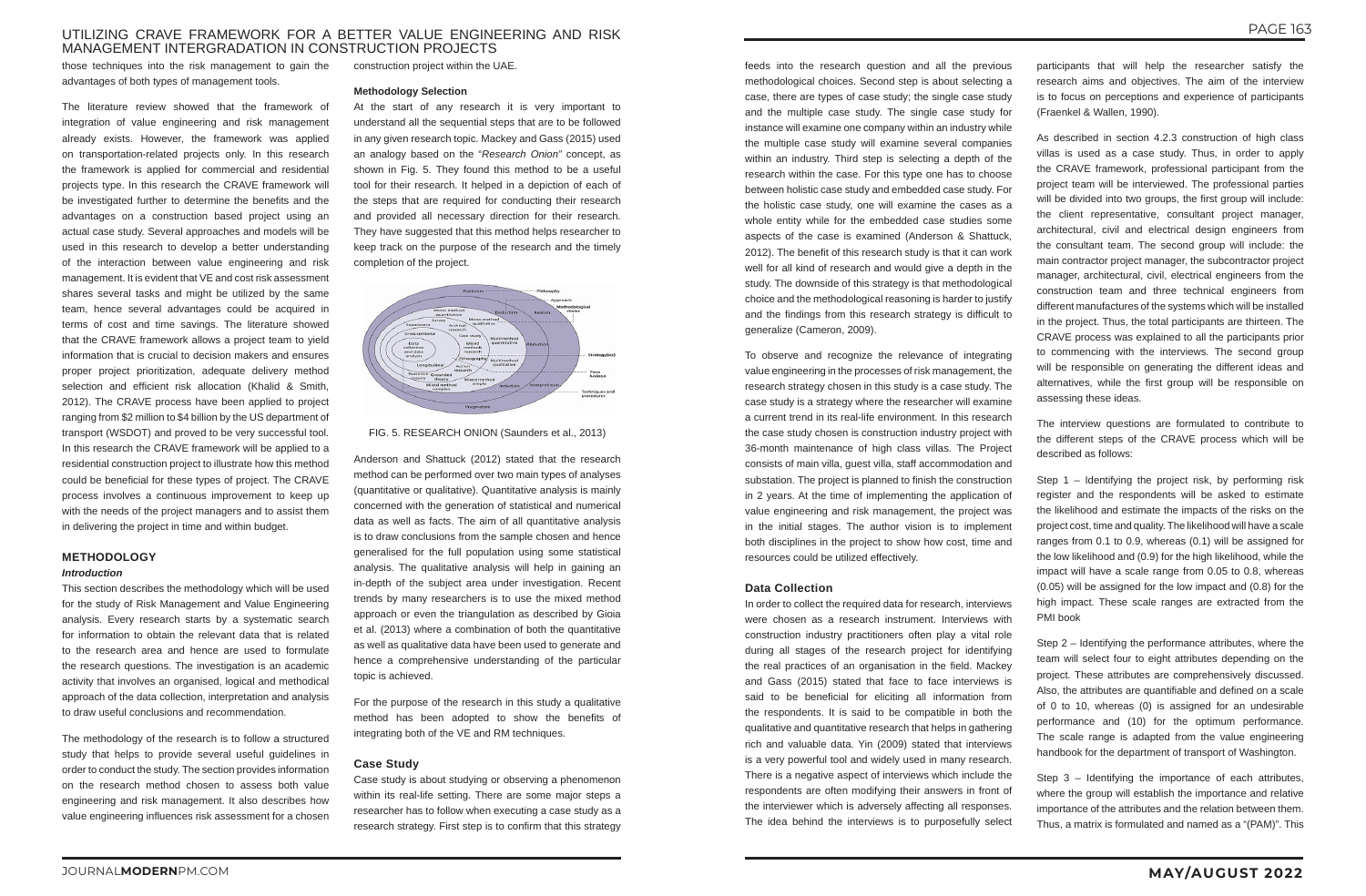# UTILIZING CRAVE FRAMEWORK FOR A BETTER VALUE ENGINEERING AND RISK MANAGEMENT INTERGRADATION IN CONSTRUCTION PROJECTS

matrix will be used to compare the attributes in pairs. A letter code is entered in the matrix for each pair, by recognizing the level of importance of each. If a pair is considered of equal importance, then both letters are entered (i.e. A/B) in the matrix.

Step 4 – Set up the performance "Baseline" for the original design, where the different ideas of the VE can be compared. Hence, the performance rating matrix is established, then the team rate the different VE ideas from 0 to 10 for each attribute. After that the total performance is calculated by multiplying the attribute's weight by the given rating. Finally, the total performance is obtained by the summation of the scores for all attributes.

Step 5 – Assessing the performance of the different VE ideas. After establishing the Baseline performance, it will be used to assess the concepts and ideas that was developed by the VE team.

Step 6 – Comparing the performance rating of the different ideas and the baseline projects. This is the final step in the CRAVE process, where the VE ideas are compared to the original concept. Then a summary of the value matrix is developed where it presents the total changes in cost, performance and value.

#### **Summary**

The present section attempted to provide the detailed study of methodology that will be used for conducting this research. All paradigms are elaborated at the beginning of the section. All the selected research approach, design and strategy have been presented in this section. Furthermore, the adopted methodology for this research has been chosen and justified.

The methodology used is a qualitative approach based on case study as the research strategy. The author will be using deductive research approach and exploratory research design. The interviews will be the significant method of collecting data. The methodology of CRAVE framework which will be used in the case study is being highlighted and described in this section. The next section will illustrate the processes of CRAVE for the project used in the case study.

#### **DATA ANALYSIS AND DISCUSSION**

#### **Introduction**

This section presents the results obtained from the research process with regard to the integrating value and risk management and its impact on the overall value of

the project. It presents the answers from the conducted interviews which will be utilized in obtaining the risk register. It will utilize the CRAVE process for the project used in the case study. The description of the project will be followed by different steps of the CRAVE framework.

#### **Project Description**

The project used in this case study is the construction of high class villas located in Ras Al-Akhdar area in Abu Dhabi. The project consists of three villas: main villa, guest villa and staff villa. At the time of research, the project was in its initial stage where drawings and material submittals are prepared. Fig. 6 illustrates the construction project process flowchart. Initially, the client gather various information (like feasibility) and determine the project budget and forward this information to the consultant. The consultant is then start designing the project, issuing design drawings and determine the projects specification. The consultant provides the cost estimates to the client for his approval. If the client approves the design, the consultant then finalizes the plans and specification and then award it to the contractor based on a contract between the concerned parties. For the purpose of this research, the author will be studying small trend of the construction process flow chart which is the installation of emergency lighting system in the project. The team assigned for this research was not familiar with the CRAVE processes, but were interested to know more about it and demanded to know about the results of the research.



#### FIG. 6. CONSTRUCTION PROCESS FLOW CHART

### TABLE 3. RISK REGISTER

|                |                                                                                                                                                                              |          | <b>Risk Score</b>                                                          |            |               |                        |
|----------------|------------------------------------------------------------------------------------------------------------------------------------------------------------------------------|----------|----------------------------------------------------------------------------|------------|---------------|------------------------|
| #              | <b>Risk Description</b><br><b>Response</b>                                                                                                                                   |          | <b>Description</b>                                                         | Likelihood | <b>Impact</b> | Rating                 |
| 1              | As a consequence of high humidity or high temperature above<br>the ceiling, the batteries in the self-contained emergency light<br>could be damaged and needs to be replaced | Avoid    | Use of centralized battery system                                          | 0.710.8    |               |                        |
| $\overline{2}$ | As a consequence of the short life span of the batteries in<br>the self-contained emergency light, it needs to be replaced<br>regularly.                                     | Avoid    | Use of centralized battery system                                          |            |               | $0.3$   $0.4$   $0.12$ |
| 3              | As a consequence of replacing the batteries in the self-<br>contained emergency light, several access panels are required<br>in the ceiling.                                 | Mitigate | Use of an adaptable ceiling design                                         | 0.910.8    |               |                        |
| 4              | The requirement of several access panel may not be accepted<br>by the Architectural engineer                                                                                 | Mitigate | Getting a new building design                                              | 0.910.8    |               |                        |
| 5              | Non-Acceptance of the alteration of architectural aesthetics<br>and changing from self-contained luminaires to centralized<br>battery systems will require extra provisions. | Mitigate | Increase in project funding                                                | 0.910.8    |               |                        |
| 6              | An extra room required to store the centralized battery system                                                                                                               | Mitigate | Change the design to incorporate a battery<br>storage room                 |            |               | $0.7$ 0.2 0.14         |
| $\overline{7}$ | Extra provisions required for the system wiring such as cable<br>conduits, lamp holders, and lamp guards                                                                     | Mitigate | Provide provisions for the required<br>equipment                           |            | $0.5$ 0.2     | 0.1                    |
| 8              | Change in illuminations levels below the required threshold                                                                                                                  | Mitigate | Source for lamps with low power<br>consumption and high luminous intensity |            |               | $0.3$ 0.1 0.03         |

#### **Risk Assessment**

The experience of the previous project was the main tool by the respondent in identifying the potential risks and uncertainty. The risks identified are presented in the risk register in Table 2. The respondents were asked to estimate the likelihood of the risk incidence and its impact on the project. As mentioned in the previous section the respondent uses a scale from (0.1 to 0.9) to assess the likelihood and (0.05 to 0.8) to assess the impact of the project according to Table 2. Thereafter, ratings to be assigned for each risk based on their likelihood and impact. The rating is calculated by multiplying the likelihood by its impact. The grey determines the level of risk; whereas the dark grey area presents the highlevel risk, the medium grey area presents the low-level risk while the light grey area in between presents the medium level risk.

TABLE 2. PROBABILITY & IMPACT MATRIX



Furthermore, for each risk identification, the respondents were asked to suggest an action that should be taken to mitigate or avoid the risk. Finally, all the information is compiled in Table 3. Valuable information can be extracted from the risk assessment process which can be used as potential value engineering ideas. In addition to that the same group of engineers are required for both processes. Thus, in the next step the value engineering process based on the information collected from the risk assessment is applied.

#### **Project Analysis**

In this section, the project is analysed through the use of value matrix and performance attributes, and project cost.

#### **Performance Attributes**

This step is an essential part in the process of value

engineering. The performance attributes are the characteristics that are important in achieving the objectives of the project. The first group that consists of the client and the consultant, are the persons who determine these attributes. Thus, were interviewed to define and agree on each attribute.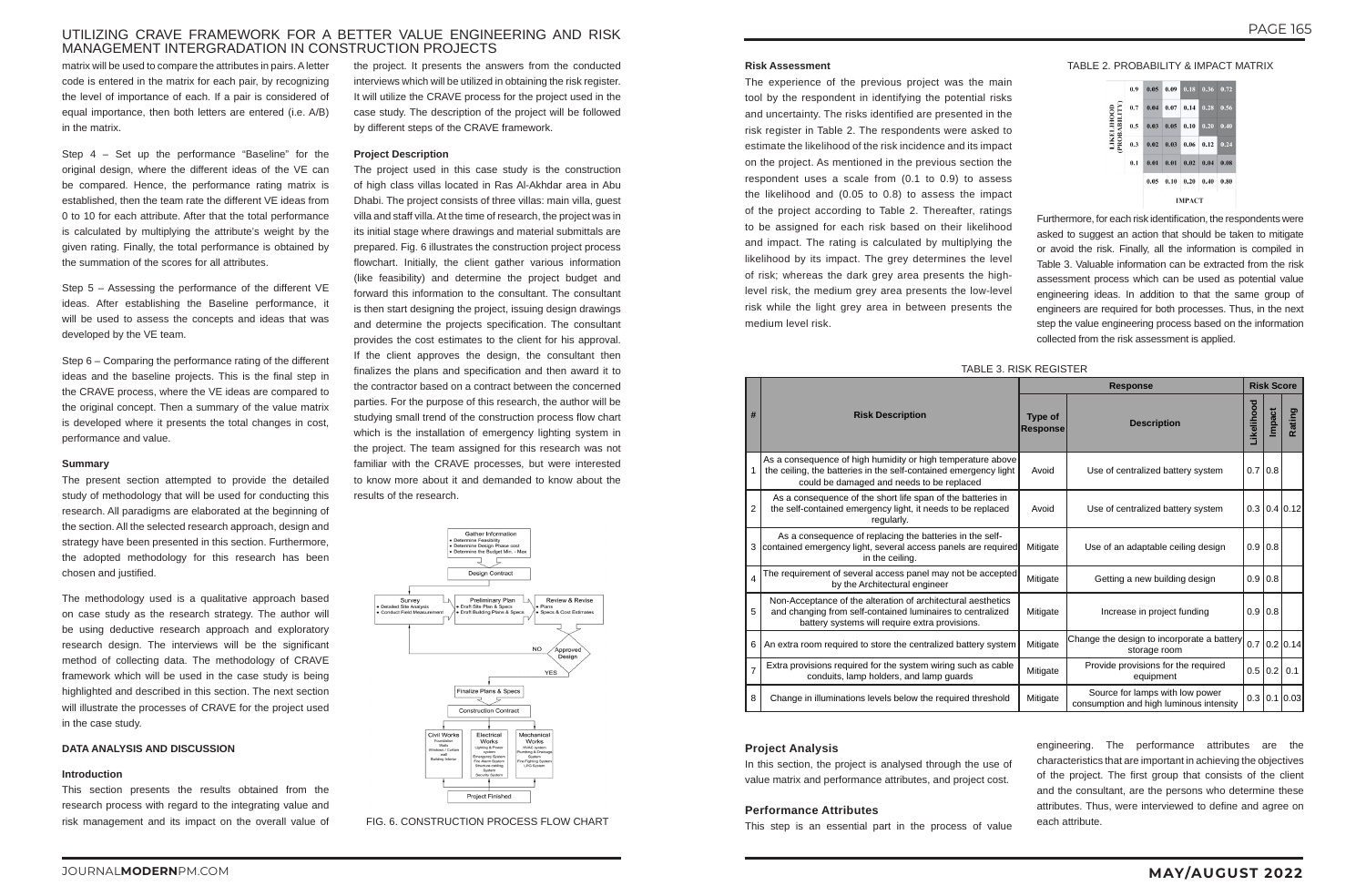# UTILIZING CRAVE FRAMEWORK FOR A BETTER VALUE ENGINEERING AND RISK MANAGEMENT INTERGRADATION IN CONSTRUCTION PROJECTS

After that, the group defines the baseline concept that is related to the attributes. The information is compiled in Table 4.

# TABLE 4. PROJECT BASELINE ASSESSMENT

| <b>Project Baseline Assessment</b>      |                                                                  |                                                                                                             |  |  |  |  |  |  |  |  |
|-----------------------------------------|------------------------------------------------------------------|-------------------------------------------------------------------------------------------------------------|--|--|--|--|--|--|--|--|
| <b>Performance</b><br><b>attributes</b> | <b>Attribute Description</b>                                     | <b>Baseline Design</b>                                                                                      |  |  |  |  |  |  |  |  |
| Efficiency                              | A measurement of the<br>effectiveness of the<br>devices used     | Using of self-contained<br>light fittings with LED<br><u>fittinas</u>                                       |  |  |  |  |  |  |  |  |
| Aesthetics                              | A measurement of the<br>aesthetics of the villas                 | Using of the decorative<br>ceilings with marbles<br>and gypsum board.                                       |  |  |  |  |  |  |  |  |
| Maintainability                         | A measurement of the<br>long-term maintainability<br>of devices  | Using of self-contained<br>light fittings                                                                   |  |  |  |  |  |  |  |  |
| Environmental<br><i>Impacts</i>         | A measurement of the<br>permanent effects to the<br>environment. | Usage of recyclable<br>materials as well as<br>usage of LED light<br>fittings for low power<br>consumption. |  |  |  |  |  |  |  |  |
| Project<br>schedule                     | A measurement of the<br>total project delivery time              | March 2016 is starting<br>of the project. Two year<br>is the duration.                                      |  |  |  |  |  |  |  |  |

#### **Performance Attribute Matrix**

This matrix is utilized to clarify the relative significance of a particular performance attribute for the project. It is a method that uses a paired comparison to determine the importance of the performance attributes in meeting the project requirements and needs (Caltrans, 2009). Hence, this technique helped in providing numeric value for each attribute. The score of each attribute is calculated by adding all the compared importance attributes. Then the percentage for each attribute is calculated by dividing that score by the total number of comparison.

Table 5 represents the performance attribute matrix. It was found that aesthetics got the highest level of importance. Further when efficiency and maintainability put into comparison the respondent stated that they are of relative importance to achieve the project importance.

### TABLE 5. PERFORMANCE ATTRIBUTE MATRIX

|                   | PERFORMANCE ATTRIBUTE MATRIX                              |   |   |                         |   |   |     |      |  |  |
|-------------------|-----------------------------------------------------------|---|---|-------------------------|---|---|-----|------|--|--|
|                   | The attribute that is more vital for the project and need |   |   |                         |   |   |     |      |  |  |
|                   |                                                           |   |   |                         |   |   |     |      |  |  |
| <b>Aesthetics</b> |                                                           | A | a | a                       | a | a |     | 40%  |  |  |
|                   | <b>Efficiency</b><br>b/c<br>B<br>b                        |   |   |                         |   |   |     | 25%  |  |  |
|                   | Maintainability<br>c                                      |   |   |                         |   |   |     | 25%  |  |  |
|                   | <b>Environmental Impacts</b><br>d/e<br>D                  |   |   |                         |   |   |     | 5%   |  |  |
|                   |                                                           |   |   | <b>Project schedule</b> |   |   | 0.5 | 5%   |  |  |
|                   |                                                           |   |   |                         |   |   |     | 100% |  |  |
|                   | More Important<br>a                                       |   |   |                         |   |   |     |      |  |  |
|                   | a/b                                                       |   |   | Equally Important       |   |   |     |      |  |  |

Also, the environmental impacts and project schedule were found of relative importance.

### **Idea Creativity**

This is the phase where ideas are being generated by both groups of respondents based on the information available. Creative Idea List:

- • Use of slave luminaires (central battery system).
- Use of multi-panel ceiling.
- Change the design to incorporate a battery storage room or compartment.
- • Install lamps with high efficiency, low power consumption and high illumination intensity.
- • Provide provisions & cabling for the required equipment.
- Constructing buildings with full length windows.
- Design of open or glass-covered fire escape routes.
- Early Procurement of the centralized emergency system.

#### **Evaluation**

This phase will evaluate the ideas that were generated by the brainstorming methods. These ideas will be compared with the baseline concept to determine which ideas are more effective than the others. The two groups will rate the ideas being generated (from 0 to 5). Hence the ideas with high rate will be exploited additionally, and the ideas with low rates will be discontinued. The rating values are described as follows:

- 5 = Major Value Improvement.
- $\bullet$  4 = Good Value Improvement.
- $\bullet$  3 = Equivalent to Baseline.
- $\bullet$  2 = Minor Value Degradation.
- 1 = Significant Value Degradation.

 $\bullet$  0 = Doesn't meet the Purpose & Need of the Project.

|                                                                 |                                                                                                                 | TABLE 6. EVALUATING THE LIST OF IDEAS                                                                                                                                                              |                                                                                                                    |  |  |  |  |
|-----------------------------------------------------------------|-----------------------------------------------------------------------------------------------------------------|----------------------------------------------------------------------------------------------------------------------------------------------------------------------------------------------------|--------------------------------------------------------------------------------------------------------------------|--|--|--|--|
|                                                                 | <b>Advantages</b>                                                                                               |                                                                                                                                                                                                    | <b>Disadvantages</b>                                                                                               |  |  |  |  |
| ٠<br>downtime                                                   | Reduced maintenance costs<br>high illumination intensity<br>less disturbance during repairs                     | High initial cost                                                                                                                                                                                  |                                                                                                                    |  |  |  |  |
| Maintainability                                                 | Environmental Impacts                                                                                           |                                                                                                                                                                                                    | Project schedule                                                                                                   |  |  |  |  |
| С                                                               |                                                                                                                 |                                                                                                                                                                                                    |                                                                                                                    |  |  |  |  |
|                                                                 |                                                                                                                 |                                                                                                                                                                                                    | ttery System has high initial cost. However, the maintenance cost is significantly low when                        |  |  |  |  |
| Reduced cost<br>٠                                               | <b>Advantages</b>                                                                                               |                                                                                                                                                                                                    | <b>Disadvantages</b>                                                                                               |  |  |  |  |
|                                                                 | Easy for above fall ceiling maintenance                                                                         | Very bad looking                                                                                                                                                                                   |                                                                                                                    |  |  |  |  |
| Maintainability                                                 | <b>Environmental Impacts</b>                                                                                    |                                                                                                                                                                                                    | Project schedule                                                                                                   |  |  |  |  |
| C                                                               |                                                                                                                 |                                                                                                                                                                                                    |                                                                                                                    |  |  |  |  |
|                                                                 |                                                                                                                 |                                                                                                                                                                                                    | las, cannot install this type of ceiling. Therefore, will be dismissed from further consideration                  |  |  |  |  |
|                                                                 | <b>Advantages</b>                                                                                               |                                                                                                                                                                                                    | <b>Disadvantages</b>                                                                                               |  |  |  |  |
|                                                                 | The system can be designed with as many<br>batteries as possible since space is not a<br>constraint             |                                                                                                                                                                                                    | The battery storage compartment would take<br>up a large floor space which would reduce the<br>building's utility. |  |  |  |  |
| Maintainability                                                 | <b>Environmental Impacts</b>                                                                                    |                                                                                                                                                                                                    | Project schedule                                                                                                   |  |  |  |  |
| С                                                               |                                                                                                                 |                                                                                                                                                                                                    |                                                                                                                    |  |  |  |  |
| r development                                                   |                                                                                                                 |                                                                                                                                                                                                    |                                                                                                                    |  |  |  |  |
|                                                                 | <b>Advantages</b>                                                                                               |                                                                                                                                                                                                    | <b>Disadvantages</b>                                                                                               |  |  |  |  |
| ٠<br>Safer for the environment.                                 | Ample illumination would be available<br>to ensure safe evacuation of occupants<br>during emergency situations. | High initial cost                                                                                                                                                                                  |                                                                                                                    |  |  |  |  |
| Maintainability                                                 | Environmental Impacts                                                                                           |                                                                                                                                                                                                    | Project schedule                                                                                                   |  |  |  |  |
|                                                                 | C                                                                                                               |                                                                                                                                                                                                    |                                                                                                                    |  |  |  |  |
| r development                                                   |                                                                                                                 |                                                                                                                                                                                                    |                                                                                                                    |  |  |  |  |
|                                                                 | <b>Advantages</b>                                                                                               | <b>Disadvantages</b>                                                                                                                                                                               |                                                                                                                    |  |  |  |  |
|                                                                 |                                                                                                                 | Extra resources and work required to provide<br>extra provisions, which increases the input and<br>might affect the project schedule. while the<br>project performance remains relatively constant |                                                                                                                    |  |  |  |  |
|                                                                 | The provisions will enable the system to be<br>seamlessly integrated into the building                          |                                                                                                                                                                                                    |                                                                                                                    |  |  |  |  |
| Maintainability                                                 | <b>Environmental Impacts</b>                                                                                    |                                                                                                                                                                                                    | Project schedule                                                                                                   |  |  |  |  |
|                                                                 |                                                                                                                 |                                                                                                                                                                                                    | D                                                                                                                  |  |  |  |  |
|                                                                 | <b>Advantages</b>                                                                                               |                                                                                                                                                                                                    | <b>Disadvantages</b>                                                                                               |  |  |  |  |
|                                                                 |                                                                                                                 |                                                                                                                                                                                                    |                                                                                                                    |  |  |  |  |
| Maintainability                                                 | Environmental Impacts                                                                                           |                                                                                                                                                                                                    | Project schedule                                                                                                   |  |  |  |  |
|                                                                 |                                                                                                                 |                                                                                                                                                                                                    |                                                                                                                    |  |  |  |  |
|                                                                 | <b>Advantages</b>                                                                                               |                                                                                                                                                                                                    | <b>Disadvantages</b>                                                                                               |  |  |  |  |
|                                                                 |                                                                                                                 |                                                                                                                                                                                                    |                                                                                                                    |  |  |  |  |
| Maintainability                                                 | <b>Environmental Impacts</b>                                                                                    |                                                                                                                                                                                                    | Project schedule                                                                                                   |  |  |  |  |
|                                                                 |                                                                                                                 |                                                                                                                                                                                                    |                                                                                                                    |  |  |  |  |
|                                                                 | <b>Advantages</b>                                                                                               |                                                                                                                                                                                                    | <b>Disadvantages</b>                                                                                               |  |  |  |  |
|                                                                 | Purchasing the material early would mitigate<br>the risk of price increasing                                    |                                                                                                                                                                                                    | There is a risk of storing the batteries for long<br>time without recharging them                                  |  |  |  |  |
| Maintainability                                                 | <b>Environmental Impacts</b>                                                                                    |                                                                                                                                                                                                    | Project schedule                                                                                                   |  |  |  |  |
| r development<br>further consideration<br>further consideration |                                                                                                                 |                                                                                                                                                                                                    | С                                                                                                                  |  |  |  |  |

Table 6, represented the ideas being generated by the respondents and the rating of the different ideas based on their estimates. The ideas which scores high rating will be considered for the next step, while ideas with low rates will be dismissed from any further consideration.

|                      |                                                                                                          |                            | TABLE 6. EVALUATING THE LIST OF IDEAS                                                                           |                      |                                                                                                                                                                                                  |  |  |  |  |
|----------------------|----------------------------------------------------------------------------------------------------------|----------------------------|-----------------------------------------------------------------------------------------------------------------|----------------------|--------------------------------------------------------------------------------------------------------------------------------------------------------------------------------------------------|--|--|--|--|
| $\#$                 | <b>Description</b>                                                                                       |                            | <b>Advantages</b>                                                                                               |                      | <b>Disadvantages</b>                                                                                                                                                                             |  |  |  |  |
| $\mathbf{1}$         | Use of slave luminaires<br>(central battery system)                                                      | downtime                   | Reduced maintenance costs<br>high illumination intensity<br>less disturbance during repairs                     | High initial cost    |                                                                                                                                                                                                  |  |  |  |  |
| Aesthetics           | Efficiency                                                                                               | Maintainability            | <b>Environmental Impacts</b>                                                                                    |                      | Project schedule                                                                                                                                                                                 |  |  |  |  |
|                      | C                                                                                                        | C                          |                                                                                                                 |                      |                                                                                                                                                                                                  |  |  |  |  |
| Cost: D              |                                                                                                          |                            |                                                                                                                 |                      | Comments: The Central Battery System has high initial cost. However, the maintenance cost is significantly low when                                                                              |  |  |  |  |
| Rating: 5            | compared to other systems.                                                                               |                            |                                                                                                                 |                      |                                                                                                                                                                                                  |  |  |  |  |
| #                    | <b>Description</b>                                                                                       |                            | <b>Advantages</b>                                                                                               | <b>Disadvantages</b> |                                                                                                                                                                                                  |  |  |  |  |
| 2                    | Use of multi-panel ceiling                                                                               | Reduced cost               | Easy for above fall ceiling maintenance                                                                         | Very bad looking     |                                                                                                                                                                                                  |  |  |  |  |
| Aesthetics           | Efficiency                                                                                               | Maintainability            | Environmental Impacts                                                                                           |                      | Project schedule                                                                                                                                                                                 |  |  |  |  |
| D                    | C                                                                                                        | C                          |                                                                                                                 |                      |                                                                                                                                                                                                  |  |  |  |  |
| Cost: C              |                                                                                                          |                            |                                                                                                                 |                      | Comments: In high class villas, cannot install this type of ceiling. Therefore, will be dismissed from further consideration                                                                     |  |  |  |  |
| Rating: 1<br>#       | <b>Description</b>                                                                                       |                            |                                                                                                                 |                      |                                                                                                                                                                                                  |  |  |  |  |
|                      |                                                                                                          |                            | <b>Advantages</b>                                                                                               |                      | <b>Disadvantages</b>                                                                                                                                                                             |  |  |  |  |
| 3                    | Change the design to<br>incorporate a battery<br>storage room or<br>compartment                          |                            | The system can be designed with as many<br>batteries as possible since space is not a<br>constraint             |                      | The battery storage compartment would take<br>up a large floor space which would reduce the<br>building's utility.                                                                               |  |  |  |  |
| Aesthetics           | Efficiency                                                                                               | Maintainability            | <b>Environmental Impacts</b>                                                                                    |                      | Project schedule                                                                                                                                                                                 |  |  |  |  |
|                      |                                                                                                          | C                          |                                                                                                                 |                      |                                                                                                                                                                                                  |  |  |  |  |
| <b>Cost: CD</b>      | Comments: Moved to further development                                                                   |                            |                                                                                                                 |                      |                                                                                                                                                                                                  |  |  |  |  |
| Rating: 3            |                                                                                                          |                            |                                                                                                                 |                      |                                                                                                                                                                                                  |  |  |  |  |
| #                    | <b>Description</b>                                                                                       |                            | <b>Advantages</b>                                                                                               |                      | <b>Disadvantages</b>                                                                                                                                                                             |  |  |  |  |
| 4                    | Install lamps (LED) with<br>high efficiency, low power<br>consumption and high<br>illumination intensity | Safer for the environment. | Ample illumination would be available<br>to ensure safe evacuation of occupants<br>during emergency situations. |                      | High initial cost                                                                                                                                                                                |  |  |  |  |
| Aesthetics           | Efficiency                                                                                               | Maintainability            | Environmental Impacts                                                                                           |                      | Project schedule                                                                                                                                                                                 |  |  |  |  |
|                      | C                                                                                                        |                            | C                                                                                                               |                      |                                                                                                                                                                                                  |  |  |  |  |
| Cost: D<br>Rating: 4 | Comments: Moved to further development                                                                   |                            |                                                                                                                 |                      |                                                                                                                                                                                                  |  |  |  |  |
| #                    | <b>Description</b>                                                                                       |                            | <b>Advantages</b>                                                                                               |                      | <b>Disadvantages</b>                                                                                                                                                                             |  |  |  |  |
| 5                    | Provide provisions &<br>cabling for the required<br>equipment                                            |                            | The provisions will enable the system to be<br>seamlessly integrated into the building                          |                      | Extra resources and work required to provide<br>extra provisions, which increases the input an<br>might affect the project schedule. while the<br>project performance remains relatively constai |  |  |  |  |
| Aesthetics           | Efficiency                                                                                               | Maintainability            | <b>Environmental Impacts</b>                                                                                    |                      | Project schedule                                                                                                                                                                                 |  |  |  |  |
|                      |                                                                                                          |                            |                                                                                                                 |                      | D                                                                                                                                                                                                |  |  |  |  |
| Cost: D              | Comments: Moved to further development                                                                   |                            |                                                                                                                 |                      |                                                                                                                                                                                                  |  |  |  |  |
| Rating: 4            |                                                                                                          |                            |                                                                                                                 |                      |                                                                                                                                                                                                  |  |  |  |  |
| #                    | <b>Description</b>                                                                                       |                            | <b>Advantages</b>                                                                                               |                      | <b>Disadvantages</b>                                                                                                                                                                             |  |  |  |  |
| 6                    | Constructing buildings with<br>full length windows                                                       |                            |                                                                                                                 |                      |                                                                                                                                                                                                  |  |  |  |  |
| Aesthetics           | Efficiency                                                                                               | Maintainability            | <b>Environmental Impacts</b>                                                                                    |                      | Project schedule                                                                                                                                                                                 |  |  |  |  |
| Cost:                | Comments: Dismissed from further consideration                                                           |                            |                                                                                                                 |                      |                                                                                                                                                                                                  |  |  |  |  |
| Rating: 0            |                                                                                                          |                            |                                                                                                                 |                      |                                                                                                                                                                                                  |  |  |  |  |
| #                    | <b>Description</b>                                                                                       |                            | <b>Advantages</b>                                                                                               |                      | <b>Disadvantages</b>                                                                                                                                                                             |  |  |  |  |
| $\overline{7}$       | Design of open or glass-<br>covered fire escape routes                                                   |                            |                                                                                                                 |                      |                                                                                                                                                                                                  |  |  |  |  |
| Aesthetics           | Efficiency                                                                                               | Maintainability            | <b>Environmental Impacts</b>                                                                                    |                      | Project schedule                                                                                                                                                                                 |  |  |  |  |
| Cost:                | Comments: Dismissed from further consideration                                                           |                            |                                                                                                                 |                      |                                                                                                                                                                                                  |  |  |  |  |
| Rating: 0            |                                                                                                          |                            |                                                                                                                 |                      |                                                                                                                                                                                                  |  |  |  |  |
| $\#$                 | <b>Description</b>                                                                                       |                            | <b>Advantages</b>                                                                                               |                      | <b>Disadvantages</b>                                                                                                                                                                             |  |  |  |  |
| 8                    | Early Procurement of the<br>centralized emergency<br>system.                                             |                            | Purchasing the material early would mitigate<br>the risk of price increasing                                    |                      | There is a risk of storing the batteries for long<br>time without recharging them                                                                                                                |  |  |  |  |
| Aesthetics           | Efficiency                                                                                               | Maintainability            | <b>Environmental Impacts</b>                                                                                    |                      | Project schedule                                                                                                                                                                                 |  |  |  |  |
|                      |                                                                                                          |                            |                                                                                                                 | С                    |                                                                                                                                                                                                  |  |  |  |  |
|                      |                                                                                                          |                            |                                                                                                                 |                      |                                                                                                                                                                                                  |  |  |  |  |
| Cost:                | Comments: Moved to further development                                                                   |                            |                                                                                                                 |                      |                                                                                                                                                                                                  |  |  |  |  |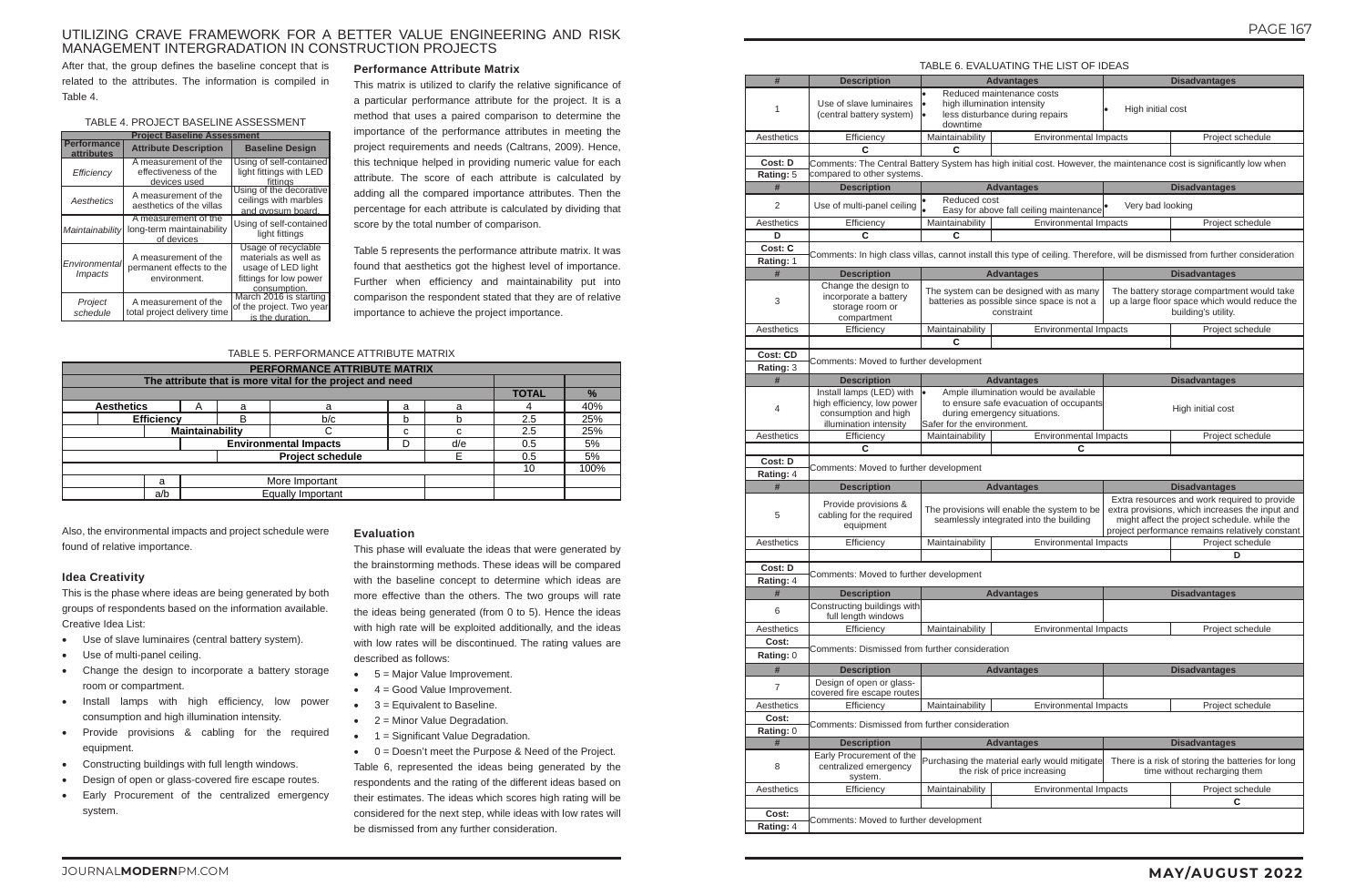# ARISON OF RECOMMENDATION

# JOURNAL**MODERN**PM.COM **MAY/AUGUST 2022**

# UTILIZING CRAVE FRAMEWORK FOR A BETTER VALUE ENGINEERING AND RISK MANAGEMENT INTERGRADATION IN CONSTRUCTION PROJECTS

#### TABLE 7. VALUE MATRIX

|                | <b>Overall performance</b>                                                                                  | Performance (P) | <b>Performance</b><br>change (%) | Cost (C) (AED<br>million) | Cost change Value index<br>(%) | (PIC) | <b>Value</b><br>improvement |
|----------------|-------------------------------------------------------------------------------------------------------------|-----------------|----------------------------------|---------------------------|--------------------------------|-------|-----------------------------|
| #              | <b>Baseline</b>                                                                                             | 500             | $\overline{a}$                   | 20                        |                                | 25    |                             |
| $\overline{1}$ | Use of slave<br>luminaires (central<br>battery system)                                                      | 625             | 25%                              | 19                        | 5%                             | 32.89 | 31.56%                      |
| $\overline{c}$ | Change the design to<br>incorporate a battery<br>storage room or<br>compartment.                            | 510             | $0\%$                            | 20                        | $0\%$                          | 25    | 0%                          |
| 3              | Install lamps<br>(LED) with high<br>efficiency, low power<br>consumption and high<br>illumination intensity | 695             | 39%                              | 19.6                      | 2%                             | 35.46 | 41.84%                      |
| $\overline{4}$ | Provide provisions<br>& cabling for the<br>required equipment                                               | 520             | 4%                               | 19.8                      | 1%                             | 26.26 | 5%                          |
| 5              | Early Procurement<br>of the centralized<br>emergency system.                                                | 505             | 1%                               | 20                        | 0%                             | 25.25 | 1%                          |

#### **Value Engineering Recommendation**

The performance of the high rated recommendation will be evaluated in line with the baseline concept. It is required from the two groups to measures VE alternative to reveal the degree each causes advantageous or unfavourable effects to the performance attributes, i.e. the overall percentage of the change in performance induced by a system change is based on its overall impact on the project. Table 7 represents the value matrix where the qualitative value based method is used to measure the benefits of

the attribute on a scale from 1 to 10, where 10 is most beneficial. The scale is adapted from different VE manuals. The recommendation assessment procedure was hinged to a baseline score of 5, which was used as a base for the calculation of the resulting percentage improvement. The value index is calculated for each VE alternative, so from Table 7 the aesthetics has a weighted value of 40 points (40%), the efficiency and maintainability has weighted value of 25 points (25%) while the environmental impacts and project schedule has a weighted value of 5 points (5%).

Then according to respondents' assessment, the value index is calculated by multiplying the performance rating by the weighted value criteria.

The summary of the VE recommendation is presented as follows:

- 1. Use of slave luminaires (central battery system)
- 2. Change the design to incorporate a battery storage room or compartment.
- 3. Install lamps (LED) with high efficiency, low power consumption and high illumination intensity.
- 4. Provide provisions & cabling for the required equipment
- 5. Early procurement of the centralized emergency system.

In the final stage, it is important to realize the relationship of the cost, performance and the value of the project

baseline in estimating the recommendation of VE. Thus, a comparison between the performance and the cost should be performed to suggest which recommendation to go for. This comparison will be done by the second group of respondents. Table 8 illustrates the comparison of the performance for the different VE alternatives. The performance score column is calculated by adding all the point collected for the performance attributes for each value engineering alternative. Then the second column is the percentage of change from the baseline concept. In the third column, the cost is an estimated value calculated by the second group of respondents, after that the percentage of change of cost from the baseline concept is calculated in the fourth column. The value index score is calculated by dividing the performance score by the cost for each alternative.

| <b>TABLE 8. PERFORMANCE COMF</b> |
|----------------------------------|
|----------------------------------|

|                  | <b>VALUE MATRIX</b> |                 |              |            |            |                |   |                           |                |   |             |    |                          |
|------------------|---------------------|-----------------|--------------|------------|------------|----------------|---|---------------------------|----------------|---|-------------|----|--------------------------|
| <b>ATTRIBUTE</b> | <b>WEIGHT</b>       | <b>CONCEPT</b>  |              |            |            |                |   | <b>PERFORMANCE RATING</b> |                |   |             |    | <b>TOTAL PERFORMANCE</b> |
|                  |                     |                 | $\mathbf{1}$ | $\sqrt{2}$ | $\sqrt{3}$ | $\overline{4}$ | 5 | $6\,$                     | $\overline{7}$ | 8 | $\mathsf g$ | 10 |                          |
|                  |                     | <b>Baseline</b> |              |            |            |                | 5 |                           |                |   |             |    | 200                      |
|                  |                     | $\mathbf 1$     |              |            |            |                | 5 |                           |                |   |             |    | 200                      |
| Aesthetics       | 40                  | $\overline{c}$  |              |            |            | $\overline{4}$ |   |                           |                |   |             |    | 160                      |
|                  |                     | 3               |              |            |            |                |   |                           | $\overline{7}$ |   |             |    | 280                      |
|                  |                     | $\overline{4}$  |              |            |            |                | 5 |                           |                |   |             |    | 200                      |
|                  |                     | 5               |              |            |            |                | 5 |                           |                |   |             |    | 200                      |
|                  |                     | <b>Baseline</b> |              |            |            |                | 5 |                           |                |   |             |    | 125                      |
|                  |                     | $\mathbf 1$     |              |            |            |                |   |                           |                | 8 |             |    | 200                      |
|                  | 25                  | $\overline{c}$  |              |            |            |                | 5 |                           |                |   |             |    | 125                      |
| Efficiency       |                     | 3               |              |            |            |                |   |                           | $\overline{7}$ |   |             |    | 175                      |
|                  |                     | $\overline{4}$  |              |            |            |                |   | $\,6\,$                   |                |   |             |    | 150                      |
|                  |                     | 5               |              |            |            |                | 5 |                           |                |   |             |    | 125                      |
|                  |                     | <b>Baseline</b> |              |            |            |                | 5 |                           |                |   |             |    | 125                      |
|                  | 25                  | $\mathbf 1$     |              |            |            |                |   |                           | $\overline{7}$ |   |             |    | 175                      |
|                  |                     | $\overline{2}$  |              |            |            |                |   |                           | $\overline{7}$ |   |             |    | 175                      |
| Maintainability  |                     | 3               |              |            |            |                |   |                           | $\overline{7}$ |   |             |    | 175                      |
|                  |                     | $\overline{4}$  |              |            |            |                | 5 |                           |                |   |             |    | 125                      |
|                  |                     | 5               |              |            |            |                | 5 |                           |                |   |             |    | 125                      |
|                  |                     | <b>Baseline</b> |              |            |            |                | 5 |                           |                |   |             |    | 25                       |
|                  |                     | $\mathbf 1$     |              |            |            |                | 5 |                           |                |   |             |    | 25                       |
| Environmental    |                     | $\overline{c}$  |              |            |            |                | 5 |                           |                |   |             |    | 25                       |
| Impacts          | 5                   | 3               |              |            |            |                |   |                           | 8              |   |             |    | 40                       |
|                  |                     | $\overline{4}$  |              |            |            |                | 5 |                           |                |   |             |    | 25                       |
|                  |                     | 5               |              |            |            |                | 5 |                           |                |   |             |    | 25                       |
|                  |                     | <b>Baseline</b> |              |            |            |                | 5 |                           |                |   |             |    | 25                       |
|                  |                     | $\mathbf 1$     |              |            |            |                | 5 |                           |                |   |             |    | 25                       |
| Project          |                     | $\overline{2}$  |              |            |            |                | 5 |                           |                |   |             |    | 25                       |
| schedule         | 5                   | 3               |              |            |            |                | 5 |                           |                |   |             |    | 25                       |
|                  |                     | $\overline{4}$  |              |            |            | $\overline{4}$ |   |                           |                |   |             |    | 20                       |
|                  |                     | 5               |              |            |            |                |   | 6                         |                |   |             |    | 30                       |

Hence, Table 8 shows the impacts of the proposed recommendations on the project cost, performance, and value. The percentage change in value is calculated with regard to the baseline performance. The recommendations that are most effective result in the highest change in project value should be implemented while those that add little or no value to the project should be discarded. From Table 8 the installation of the central battery system and LED lamps showed higher value improvement. The value engineering recommendation is passed to the client for their review and approval. Eventually after his approval, the VE alternative will be implemented in the project.

# **CONCLUSION**

Risk in project management is referred to as an outcome that can occur during the project's progress and negatively affect the intended results. If not properly managed, risks can impact negatively on a project's value. Hence, risk management and value engineering are used simultaneously in project management to identify and mitigate major risks that can harm a project's value. This research suggests that there is a need for the integration of risk and value engineering in a systematic process to provide the needed cost and time savings when conducting any construction project. Fig. 7 represents the framework utilized in this research.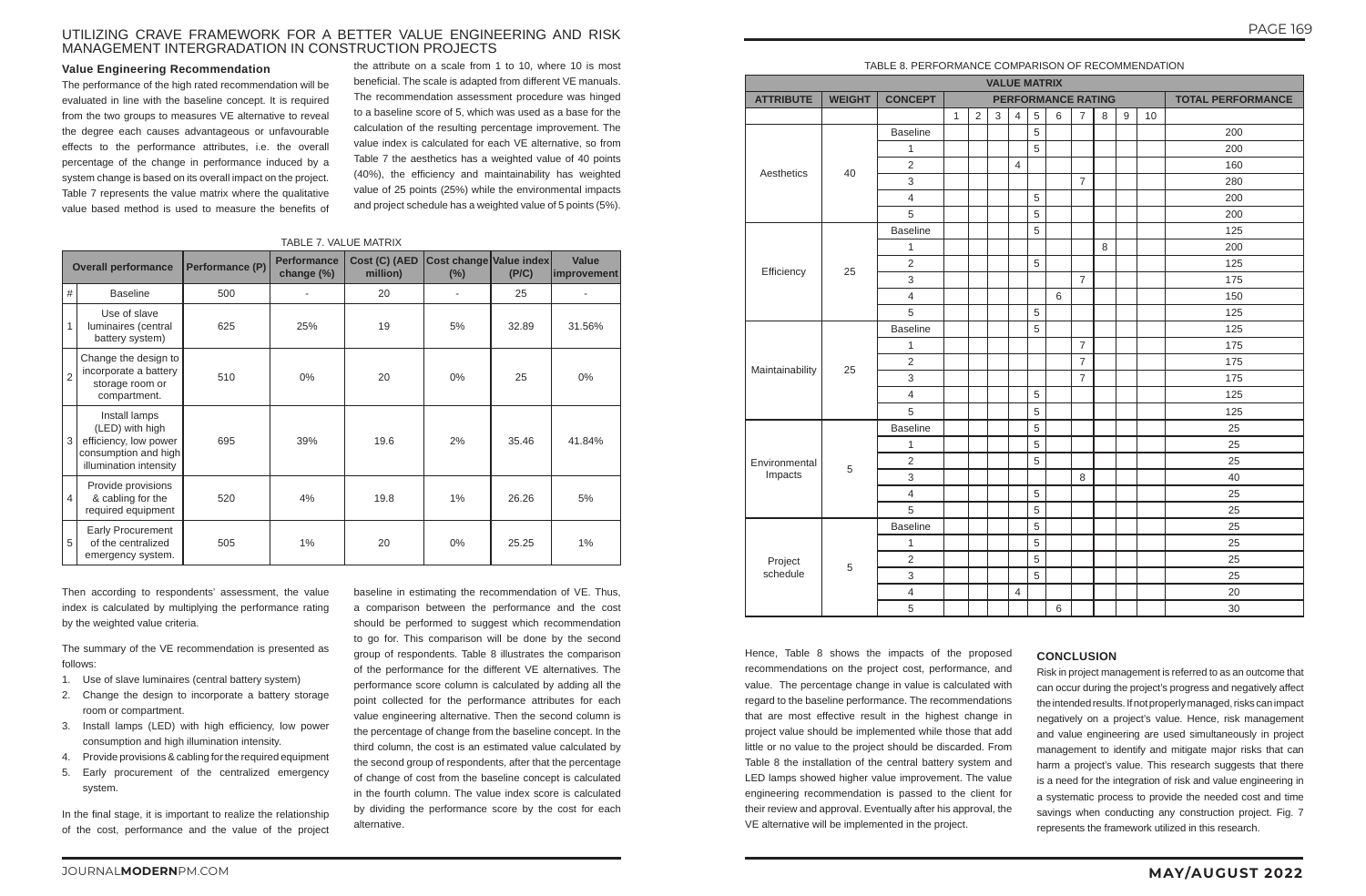# UTILIZING CRAVE FRAMEWORK FOR A BETTER VALUE ENGINEERING AND RISK MANAGEMENT INTERGRADATION IN CONSTRUCTION PROJECTS



# FIG. 7. VALUE ENGINEERING & RISK MANAGEMENT FRAMEWORK

The research reveals that the CRAVE process is a significant tool that can be used by project managers and engineers that will assist them on delivering project on time and within budget. The same team assembled for the VE process, can be utilized for risk assessment process, hence saving both time and cost by using same resource. Furthermore, the combination of both process develops the VE process by an additional value of thorough analysis of the important factors that might affect the project value.

The integration of risk management and value engineering gives several benefits that includes:

- Developing the knowledge of the project's uncertainty and risk
- Better assessment for the VE alternatives.
- Maximizing the opportunities of a project while minimizing their risks.
- Provide an adequate tool to the project team in

providing their cost and time estimate.

According to the findings established in section four, centralised or slave emergency luminaires are more beneficial than self-contained luminaires. Centralised luminaires are associated with high initial costs due to the purchase of large battery banks and an elaborate wiring system required for delivering power from the battery to each lamp. However, the required maintenance costs are lower which reduces the lifetime costs of the lighting systems (K. L. Smith, 2012). On the other hand, self-contained lamps cost less to purchase and install. However, the luminaires are associated with high maintenance cost as the battery inbuilt into lamp body has to be changed every three years. Also, slave luminaires are more efficient with regard to illumination levels and hence a wider spacing between lamps can be used (Lester, & Lester, 2007). In addition, the systems can also operate conventional lamps as emergency lights which ensure maximum brightness. The high efficiency and reduced operational costs of centralized luminaires ensures reduced risks to a construction project, which in turn increases its value.

> Abd Karim, S. B., Berawi, M. A., Yahya, I. A., Abdul-Rahman, H., & Mohamed, O. (2007). The Integration of Value and Risk Management in Infrastructure Projects: Learning From Others. *Proceeding Quantity Surveying International Conference, Kuala Lumpur* (pp. 4-5)*.* https:// www.academia.edu/download/102926/Full\_Paper-The\_ Integration of Value Risk Mgmt.pdf

In the long run, the efficient lamps have lower cumulative costs as shown by the Fig. 8. As a result of the high cumulative costs associated with the inefficient emergency lighting systems, they increase project risks, which further lead to low project value Fig. 9. On the other hand, efficient emergency lighting systems lower project risks and raise the project value. Making adjustment to the project design in order to accommodate project specific features increases its appeal and hence its value. Also, undertaking design modifications such as incorporating full length windows and exposed or glass covered escape routes minimises the project risks, which further raises its value.





FIG. 8. COMPARISON BETWEEN UPFRONT AND RUNNING COSTS BETWEEN EFFICIENT EMERGENCY LIGHTING SYSTEMS AND INEFFICIENT LIGHTING SYSTEMS. SOURCE: LUX INTELLIGENT, N.D.



FIG. 9. DIAGRAM SHOWING THE CUMULATIVE COSTS OF INEFFICIENT AND EFFICIENT EMERGENCY LIGHTING SYSTEM. SOURCE: LUX INTELLIGENT, N.D.

#### **RECOMMENDATION**

According to the findings established in this study, the following measures are recommended. Firstly, Value engineering should be integrated into risk assessment during the planning of construction projects to enhance the value of projects in the building industry. Secondly, Proper assessment of all possible risks should be done to ensure unforeseen circumstances do not affect the utility of a building.

The research implemented the CRAVE framework on one type of construction project. It is required to evaluate the CRAVE framework on different type of projects like schools, hospitals, hotels etc. in order to confirm the exercisability of the framework on all types of construction projects.

#### **DATA AVAILABILITY STATEMENT**

All data, models, and code generated or used during the study appear in the submitted article.

#### **REFERENCES**

Abdelgawad, M., & Fayek, A. R. (2010). Risk management in the construction industry using combined fuzzy FMEA and fuzzy AHP. *Journal of Construction Engineering and management, 136*(9), 1028-1036. https://doi.org/10.1061/ (ASCE)CO.1943-7862.0000210

Al-Yousefi, A. S. (2008). The synergy between value engineering and sustainable construction. *CTBUH 8th World Congress, Dubai, March* (pp. 3-5)*.*

Alaqad, M., Gidado, K., & Piroozfar, P. (2015). Integrating

- value, risk and environmental management at the strategic definition stage. *Management*, 145-154. https://www. academia.edu/download/49369193/Integrating\_value\_ risk\_and\_environmental20161005-26366-1ocvwpt.pdf
- Anderson, T., & Shattuck, J. (2012). Design-based research: A decade of progress in education research? *Educational researcher, 41*(1), 16-25. https://doi. org/10.3102%2F0013189X11428813
- Berawi, M. A. (2010). Managing Change and Uncertainty Using Value Engineering. *Value world, 33*(2), 2-3.
- Berends, T., & Long, B. (2007). Combining a Value Engineering (VE) Study with a Cost Risk Assessment (CRA). *AASHTO Value Engineering Conference Seattle, Washington.*
- Caltrans. (2009). *Project Development Procedures Manual*. California.
- Cameron, R. (2009). A sequential mixed model research design: Design, analytical and display issues. *International journal of multiple research approaches, 3*(2), 140-152. https://doi.org/10.5172/mra.3.2.140
- Cretu, O., Stewart, R. B., & Berends, T. (2011). *Risk management for design and construction*. John Wiley & Sons. Curran, K. M. (2006). Value-based risk management (VBRM). *Cost Engineering, 48*(2), 15-22. http://www. uncertain.com/VBRM%20Article%20-%20small.pdf
- Dallas, M. F. (2008). Maximising Project Value Through Integrated Risk and Value Management. In *Value and Risk Management - A guide to best practice*. London: Blackwell. Dikun, S., & Rahman, H. Z. (2010). The Integration of Value Engineering and Risk Management in Strategic Alliance Public Private Partnership. *Value world, 33*(2), 44-53.
- Fellows, R., & Liu, A. M. (2012). Managing organizational interfaces in engineering construction projects: addressing fragmentation and boundary issues across multiple interfaces. *Construction management and economics, 30*(8), 653-671. https://doi.org/10.1080/01446193.2012.6 68199
- Fraenkel, J. R., & Wallen, N. E. (1990). *How to design and evaluate research in education*. New York: McGraw-Hill. http://www.johnlpryor.com/JP\_Digital\_Portfolio/EDU\_7901 files/EDU%207901%20Data%20Definitions.pdf
- Gioia, D. A., Corley, K. G., & Hamilton, A. L. (2013). Seeking qualitative rigor in inductive research: Notes on the Gioia methodology. *Organizational research methods, 16*(1), 15- 31. https://doi.org/10.1177%2F1094428112452151
- Green, S. D. (1999). Towards an integrated script for risk and value management: insights from the dramaturgical metaphor. *A Focus on Research and Practice in Construction*. https://centaur.reading.ac.uk/23025/
- Hamid, S. H. A., Takim, R., & Nawawi, A. H. (2011). An